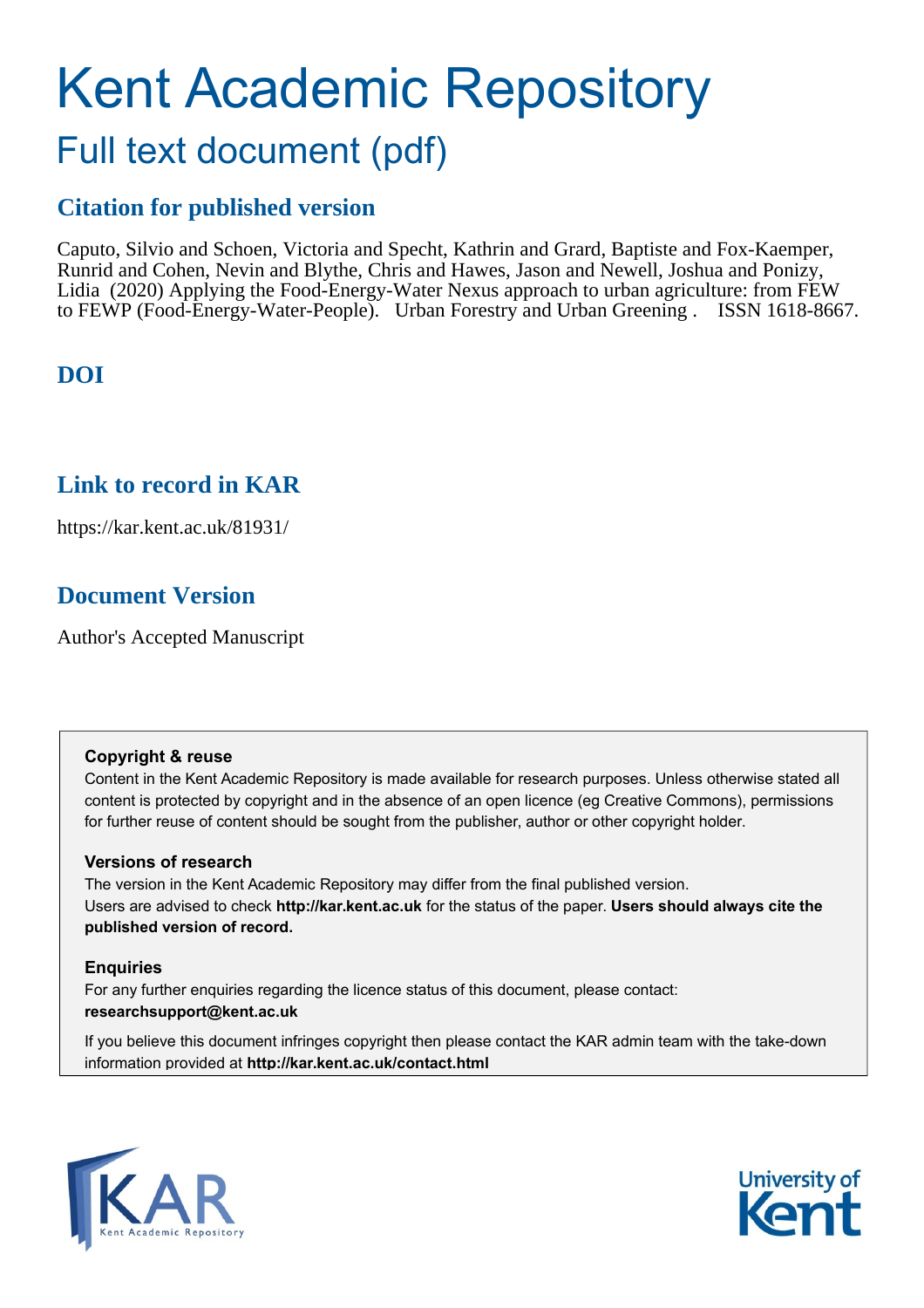# **Applying the Food-Energy-Water Nexus approach to urban agriculture: from FEW to FEWP (Food-Energy-Water-People)**

**Silvio Caputo** (corresponding author)**,** University of Kent, School of Architecture and Planning; S.Caputo@kent.ac.uk

**Victoria Schoen,** University of Kent, School of Architecture and Planning; V.Schoen@kent.ac.uk

**Kathrin Specht,** ILS - Research Institute for Regional and Urban Development; Kathrin.Specht@ils-forschung.de

**Baptiste Grard,** Université Paris-Saclay, INRAE, AgroParisTech, UMR ECOSYS, 78 850 Thiverval-Grignon, France; baptistegrard@gmail.com

**Chris Blythe,** Social Farms & Gardens, Bristol, UK. chris@farmgarden.org.uk

**Nevin Cohen,** CUNY Graduate School of Public Health and Health Policy; nevin.cohen@sph.cuny.edu

**Runrid Fox-Kämper,** ILS - Research Institute for Regional and Urban Development; runrid.fox-kaemper@ilsforschung.de

**Jason Hawes,** School for Environment and Sustainability, University of Michigan; jkhawes@umich.edu

**Joshua Newell,** School for Environment and Sustainability, University of Michigan; jpnewell@umich.edu

**Lidia Poniży,** Adam Mickiewicz University in Poznan; lidkap@amu.edu.pl

**Author Contributions:** Investigation and Methodology, all; writing, original draft, Silvio Caputo.

**Funding:** This paper is based on FEW-meter project, funded by ESRC, UK, grant number ES/S002170/2, by BMBF; Germany, grant number 01LF1801A; France, grant number ANR-17-SUGI-0001-01 by ANR, NSF; USA, Belmont Forum 18929627; Poland, grant no 2017/25/Z/HS4/03048 and by European Union's Horizon 2020 research and innovation programme (GA No 730254) under the JPI Urban Europe's call "SUGI - FWE Nexus".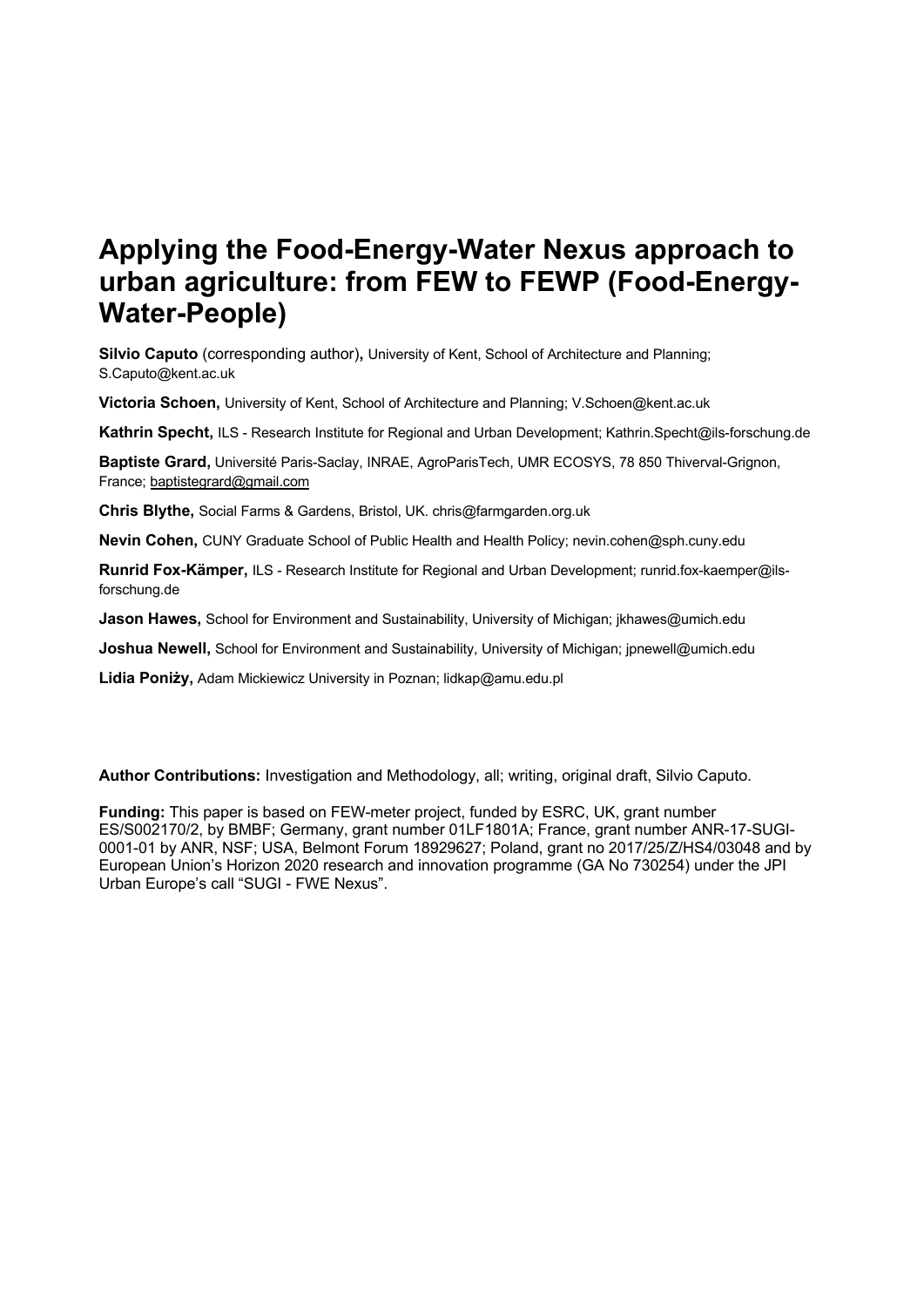# **Applying the Food-Energy-Water Nexus approach to urban agriculture: from FEW to FEWP (Food-Energy-Water-People)**

**Abstract:** Many studies examine the correlation between the use of resources such as water, energy and land, and the production of food. These nexus studies focus predominantly on large scale systems, often considering the social dimensions only in terms of access to resources and participation in the decisionmaking process, rather than individual attitudes and behaviours with respect to resource use. Such a concept of the nexus is relevant to urban agriculture (UA), but it requires customisation to the particular characteristics of growing food in cities, which is practiced mainly at a small scale and produces not only food but also considerable social, economic, and environmental co-benefits. To this end, this paper proposes a new concept for a UA Nexus, together with a methodology for its assessment, that explicitly includes social dimensions in addition to food, energy and water. The paper develops a new conceptual basis, introducing People, together with Food, Energy and Water, as factors of the UA Nexus. A methodological approach for its assessment is presented, aimed at measuring not only resource efficiency and food production but also motivations and health benefits, as well as the ecological awareness of urban farmers. The methodology is based on a combination of methods such as diaries of everyday UA practices, a database of UA activities, life cycle assessment (LCA), and material flow analysis to connect investigations developed at a garden scale to the city scale.

**Keywords:** Food/Energy/Water Nexus; Urban Agriculture; Urban Metabolism.

#### **Highlights:**

- Existing studies on FEW nexus do not consider urban agriculture
- The social dimension of farmers and its impact on resource use is also neglected
- This dimension must be included in a FEW nexus assessment on urban agriculture
- We propose a FEWP (Food/Energy/Water/People) nexus tool for urban agriculture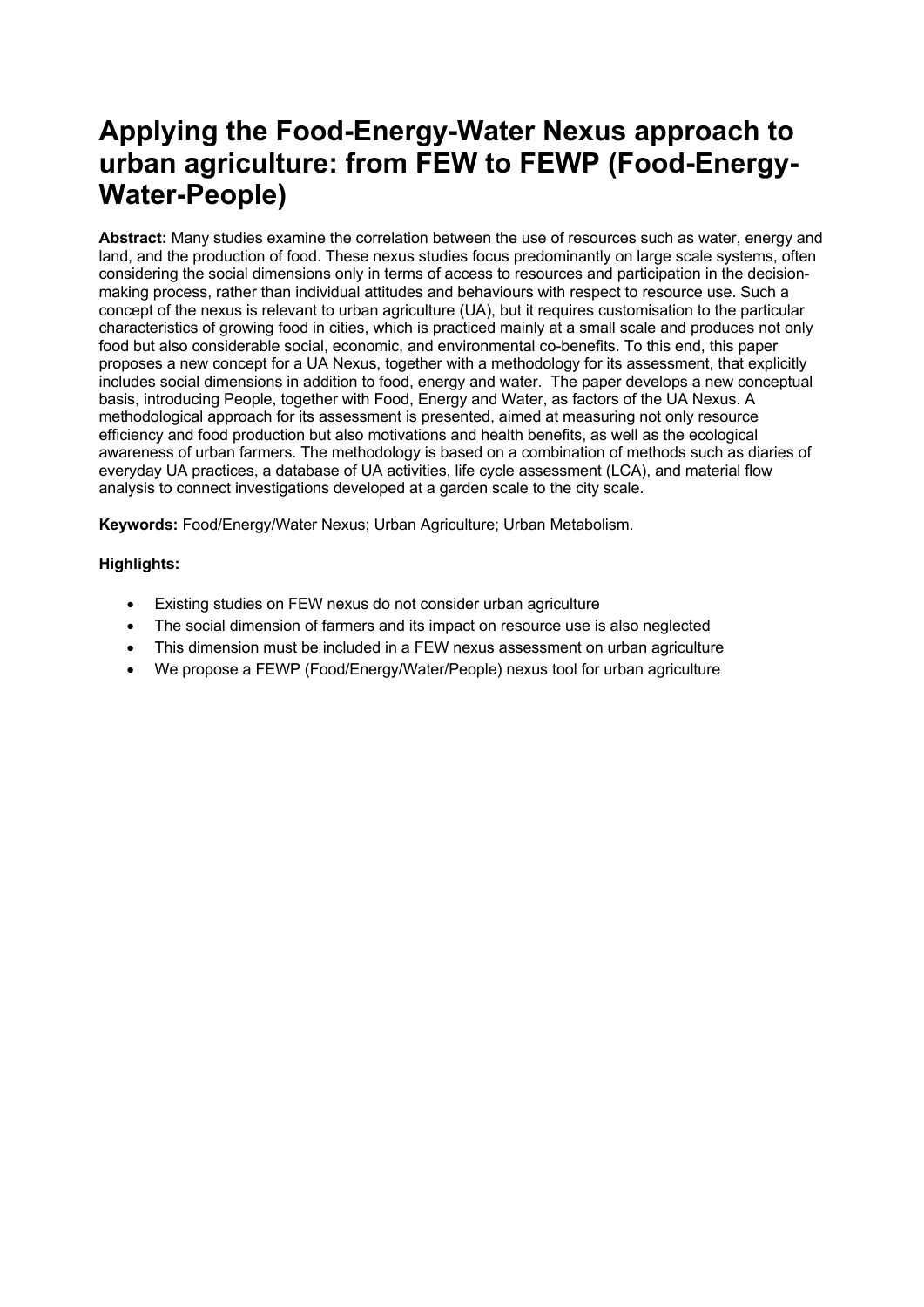#### **1. Introduction.**

Projections of demographic growth suggest that the global population will reach 9 billion by 2050 (United Nation, 2004). The Food and Agriculture Organisation (FAO) estimates a resulting increase in food demand of approximately 60% (FAO, 2011). It is difficult to imagine how food production can increase without further damaging the planet's supporting systems, which industrial agriculture has already compromised in terms of resource use, biodiversity loss and carbon sink degradation (Bruinsma, 2003), and human health generally (Horrigan et al., 2002). FAO recommends sustainable agriculture intensification to meet this challenge (http://www.fao.org/policy-support/policy-themes/sustainableintensification-agriculture/en/). Sustainable intensification moves away from practices that damage the environment and promotes an agro-ecological approach, a more rational use of resources and targeted policies as key principles (ibid.).

Agriculture is resource intensive, using 70% of the total global freshwater withdrawn (FAO, 2011). Mueller et al. (2012) show that there are imbalances in fertiliser and water use, with dramatic overuse in China and underuse in Eastern Europe. A proper redistribution of resources would reduce waste and increase yields up to 30% (Pfister et al., 2011) if water use is intensified in regions with insufficient irrigation. Water is also key to energy generation, which in some cases must compete with food production. Yet, in policy and industry, water and energy infrastructure are rarely integrated and rationalised. Similarly, food production is rarely examined in connection with infrastructure such as hydroelectric plants. The optimisation of the nexus between food, water and energy can therefore lead to significant savings and at the same time increase production (FAO, 2014).

Urban Agriculture (UA) is a form of food production on urban and peri-urban land at different scales, using diverse production techniques, economic models and actors. Types of UA include allotments cultivated by individual gardeners, community gardens managed by local groups and social enterprises, cooperatives or commercial farms selling their produce. Benefits generated by UA can include food security, enhanced biodiversity, job provision and opportunities to intensify social interaction (Borysiak et al., 2017; Warren et al., 2015; Cohen et al., 2012;. Hampwaye, 2013; Travaline and Hunold, 2010; Holland, 2004). Potential threats include contamination of produce, mainly linked to soil pollution (Wortman and Lovell, 2013; Romic and Romic, 2003). Cities in the global north are increasingly aware that urban food production can play a pivotal role in global food systems (De Cunto et al., 2014). Just as with conventional agriculture, access to resources is vital (Cohen and Reynolds, 2015). UA can tap into and use urban wastes such as rainwater, greywater, food waste and heat from buildings as resources (Weidner and Yang, 2020) and substantially lower its environmental impact. Conversely, if urban wastes are not used, UA can generate an equivalent or even greater environmental impact than conventional agriculture (Goldstein et al., 2016). Expanding UA requires identifying strategies for low resource use. Frameworks or tools to identify the productivity of UA have been developed, although not from a nexus perspective that correlates production to resource use. Also, these tools have not been comprehensive; they typically measure inputs and outputs related to production, but rarely together with social and ecological benefits, which are fundamental outcomes of UA practices. Frameworks for the assessment and/or implementation of the nexus that have been already developed could be useful to assess UA but they focus on large scale intervention, with only a limited number looking at the urban scale (Zhang, 2013; Newell et al., 2019). A tool for measuring the nexus in UA practices is needed. To address this gap, the FEW-meter project (www.fewmeter.org), has developed a framework that combines qualitative and quantitative indicators of many dimensions of UA. To develop the FEW-meter, the following questions were investigated:

- Is the concept of the nexus, which was developed in relationship to large scale food systems, appropriate for UA practices that are significantly different from industrial food production in scale, quantities produced and purpose?
- What can be learned from existing concept/s of the nexus and how can this be tailored effectively for UA practices?
- Which indicators and analytical methodologies are appropriate to capture the correlation between resource use, production and social benefits?

To answer these questions Section 2 explains the concept of the nexus and Section 3 reviews several nexus frameworks developed to assess UA. In Section 4, we discuss the necessary elements of a nexus for UA and, stemming from it, a framework for its measurement, which includes social benefits as a key component.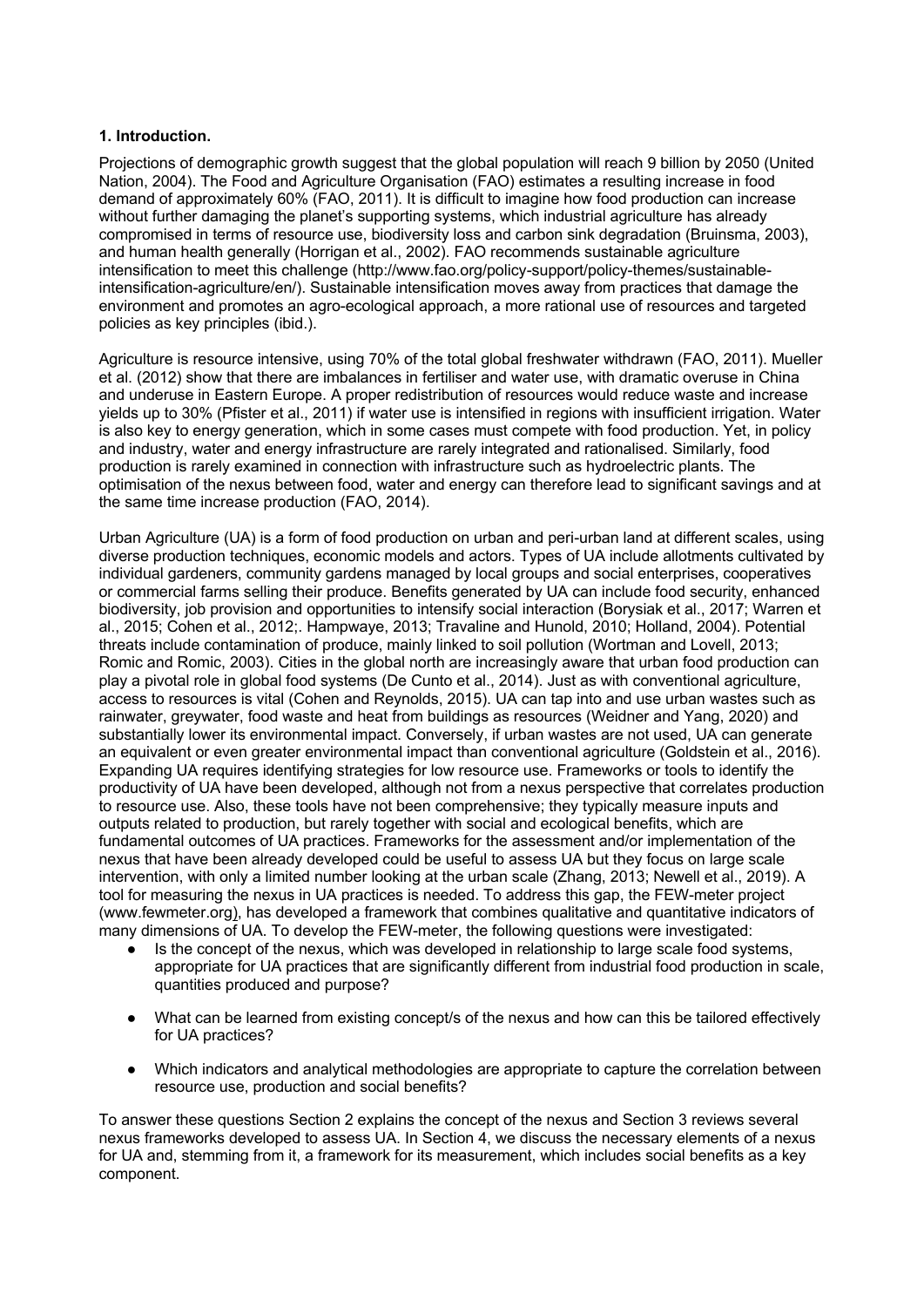#### 2**. The Food-Energy-Water Nexus.**

Concerns about the sustainability of resource use have been voiced by scientists since the 1960s (Wichelns, 2017). The report 'Limits to Growth' looked at this issue from a complex systems perspective (Meadows et al., 1972). The conceptualisation of a nexus between food, energy, and water, three of the factors most fundamental to the prosperity of society, however, appeared only in the early 1980s, in programmes developed by the United Nations University (Al-Saidi and Elagib, 2017). In 2008 this concept was debated at a policy and industry level, when the World Economic Forum introduced the nexus as a way to investigate the threats that resource scarcity and climate change represent for global food security. The nexus was further discussed and promoted in the World Economic Forum 2011 and in two dedicated conferences in Bonn (2011 and 2014), in which the challenges of implementing nexus policies through effective decision-making processes were discussed (Daher and Mohtar 2015). Despite the ongoing debate, the challenge of managing resource supply systems that have been traditionally designed, operated and governed distinctly is significant (Newell and Ramaswami, 2020). Resources such as water basins are often shared among different jurisdictions, even separate countries, each one with particular policies (Kibaroglu and Gürsoy, 2015), and a lack of cross-sectoral expertise (Bazilian et al, 2011) that is necessary to identify feedbacks between systems.

The nexus is present at many levels in our lives and is embodied in diverse goods and processes, which adds further challenges to the identification of correct approaches to its optimisation. At a national level, it is easy to view the nexus simplistically as irrigation for agriculture, water producing energy and energy deployed for food production, processing and distribution. However, more subtly, the nexus has an impact on elements like the increasing demand for biofuels (energy and food), with its effects on deforestation and carbon sinks (FAO, 2008). It can also impact the distances between food production and consumption, resulting in high food miles and energy intensive produce (Edwards-Jones et al., 2008), or in the demand for and cultivation of water-intensive, rather than water efficient, crops (Allouche et al., 2014). Within the policy realm, some countries provide energy subsidies to agriculture, reducing the cost of pumping for irrigation, thus exacerbating groundwater depletion (Bhaduri et al., 2015). Policies rarely take an integrated approach to all elements of the nexus (Gain et al., 2015).

A review of studies on the nexus demonstrates that there is no unified concept available but rather several interpretations of it (Dai et a., 2018; Galaitsi et al., 2018), each one characterised by a distinct conceptualisation and methodological approach. Broadly, the nexus is a term defining a system within which elements (e.g. food, energy and water) interact through feedback loops. This requires analysing the elements together, rather than in isolation, to understand their interaction for the perpetuation (or sustainability) of the system. Each conceptualisation is shaped by the system's boundaries of the nexus, which can expand or narrow depending on the scope of the issue studied and the particular assessment used for such a study. For example, the EU-funded W4EF project (W4EF, 2015) focuses on water availability and how water is used for energy production, similar to the one developed by Rodriguez et al. (2013). In these assessments, the nexus is conceptualised as a water-energy system in which water used for energy production and energy used for water extraction, processing and distribution have an impact on their availability and optimal usage. Another conceptualisation focuses on the interaction of Climate, Land, Energy and Water (CLEW), applied to a modelling framework that maps flows of resources and particular connections between them, within the production of particular crops (IAEA, 2009). More conventionally, WEF Nexus Tool 2.0 (Al-Saidi and Elagib, 2017) considers water, energy and food.

Table 1 shows a summary of some of the existing nexus studies and tools, indicating their scope of analysis and methodological approach. The table includes a selection of papers reviewed because they are important to the development of the UA Nexus framework. For further reference, Newell et al. (2019) have completed a literature review of nexus frameworks as a whole and for the urban scale, classifying studies based on the conceptual framing and modelling approach. They concluded that quantitative (especially in the field of environmental science) rather than qualitative (social sciences) approaches predominated. Not surprisingly, issues related to institutional structure, governance, equity, resource access, and behaviour were underdeveloped.

#### TABLE 1 HERE

Defining system boundaries is always complex and often contentious because it excludes some elements to make the analysis manageable. Wichelns (2017), for example, contends that a food/energy/water nexus should also include elements that are fundamental to agricultural production such as land availability and management, and crop selection, which influence water and energy consumption. In their review of macro-level nexus assessment tools, Dai et al. (2018) find that, in the 35 tools examined, seven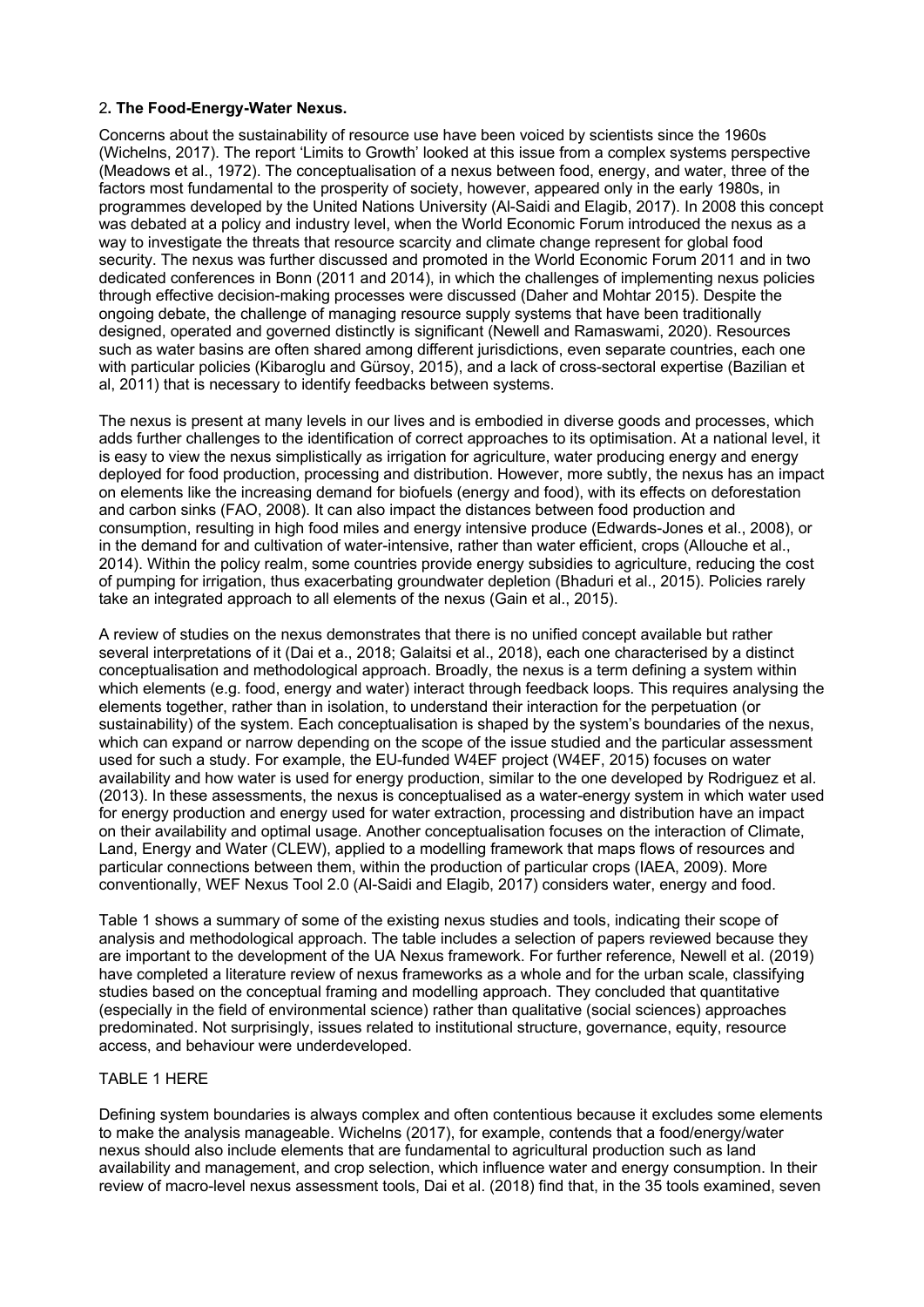elements are used in different combinations that attempt to capture the dynamics of interaction between resource use and ecosystems: *water, energy, food, land use, climate, economy and ecosystems*. The number of elements included in each tool varies, with two being the smallest (i.e. energy and water). Five combinations are identified: water-energy (WEN); water-energy-environment (WEEN), water-energy-food (WEFN), water-energy-food-ecosystem (WEFEN), and water-energy-land-climate (WELCN).

As identified by Newell et al. (2019) in their nexus review, the role of humans and social processes in the nexus is an issue that has not been clearly addressed, though researchers have made various attempts to include behaviours and social processes in nexus analyses. For example, a tool developed on behalf of FAO, treats society as an element of the system and therefore includes social variables. MuSiasem (Giampietro et al., 2013) is an assessment tool promoted by FAO, employing a fund-flow framework for socio-ecological system assessment. It is designed to map "flows" of matter and energy, which are metered by "factors" and converted by "funds." Factors can be internal or external, for example a limited supply (external) or a production capacity (internal). Funds are elements which act in system regulation by converting factors. Funds include labour, capital and land.

Despite interest in including social dimensions in nexus models, MuSiasem and a few other assessment tools that consider the livelihood of communities (Biggs et al., 2015) are exceptions; most nexus tools encompass physical rather than social variables. This narrow bounding of the nexus is a significant limitation because human factors have an important role to play in resource consumption. For example, farmers use 92% of the water consumed in the food supply chain (Allan et al., 2015). An estimate of the number of small farms (less than 2 ha) worldwide suggests that 'at least 90% of the world's more than 570 million farms are held by an individual, small group of individuals, or household' (Lowder et al., 2016). Because the farming techniques, and therefore use of resources, in these small farms are likely to be influenced by ecological awareness, culture, local practices, as well as economic and technological variables, social factors are important to include in any assessment. Understanding the interaction between people and their day-to-day attitudes towards food production and resource exploitation is fundamental to a systemic understanding of the nexus.

There is no dedicated methodology devoted exclusively to nexus analysis. Methods have been borrowed from other research areas such as LCA or Value Chain Analysis (Dai et al., 2018). A review of methodologies developed by Zhang et al. (2019) identified eight methods commonly used to model the nexus: 1) Investigations and mathematical statistics; 2) Computable general equilibrium modelling; 3) Econometric analysis; 4) Ecological network analysis; 5) LCA; 6) System dynamics modelling; 7) Agentbased modelling; and 8) Integrated index. Tools can utilise a combination of these methods. For example, Karabulut et al. (2018) combine a matrix through which correlations between elements of the nexus are found, an LCA to complete the initial assessment with an identification of the environmental impact of each resource use and a final experts' consultation to evaluate qualitatively the results of the assessment. Dai et al. (2018) lament that the majority of tools are concerned with quantitative assessments but only a few include the identification of policy and/or governance pathways enabling the effective implementation of nexus policies. Some frameworks to embed the nexus in policy include one developed by Gain et al. (2015), which uses the phase of the policy cycle (i.e. agenda setting, policy formulation, decision-making, implementation and evaluation) to identify local priorities and effective policies. At the core of this framework is an iteration of the cycle, enabling ameliorations identified in each iteration to feed back into management and governance approaches, which in turn become adaptive to necessary changes. Halbe et al. (2015) propose tools for systems thinking such as Causal Loop Diagrams developed through stakeholder engagement. These diagrams map diverse factors and their negative or positive interactions.

This issue of scale of analysis cuts across the issues of boundaries and methods for a robust definition and assessment of the nexus is the issue of scale of analysis. In their review of nexus papers, Newell et al. (2019) concluded that although spatial scale was generally recognized, the operationalisation of multiscalar interactions was limited. Shannak et al. (2018) identify three scales as interconnected (i.e. national, regional, watershed). Zhang et al. (2018) refine this structure of nested scales by adding cities, spanning the various levels from transboundary, to national, to regional to city level. In a study reviewing 469 papers on the nexus, Zhang et al. (2019) find that nexus studies at an urban scale, although increasing, are scarce compared to those that look at a larger scale. Only some of these urban nexus studies offer a framework of assessment (see Table 1). The urban nexus is mainly analysed using national aggregated data of resource usage, with only a few analyses based on household level data. For example, Cheng (2002) examines the water-energy nexus of households in Taiwan in terms of energy required to use water. Spiegelberg et al. (2017) survey 176 households in the Laguna Lake area, Manila, to identify synergies between fishers and farmers and reach an optimisation of resource exploitation and management. Only one study focuses on UA (Miller-Robbie et al., 2017) utilising a small area in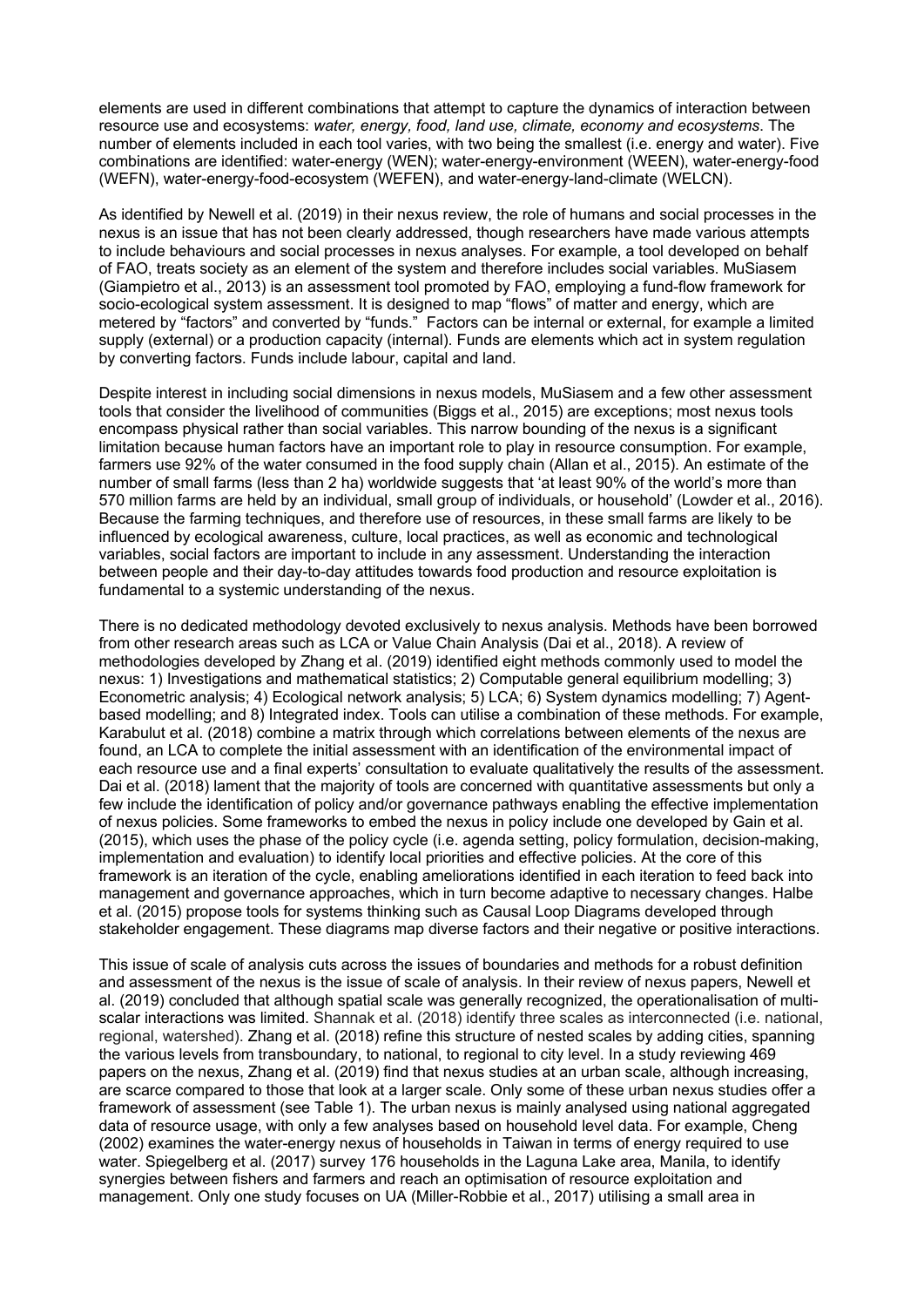Hyderabad of 12  $m<sup>2</sup>$  as a case study to identify advantages in terms of GHG emissions when treated wastewater is used for irrigation in UA.

Although these studies indicate that the urban nexus is increasingly attracting interest, the urban scale necessitates further investigation. Water and energy are resources best examined at a regional, national or international level (Biggs et al., 2015), but cities are particularly important because, as population centres, they determine the intensity of global resource flows. Zhang et al. (2019) characterise the urban context in terms of the nexus as one with *resource interdependency* (all sectors are linked and higher usage in one affects the others); *resource provision* (all sectors are based on materials flowing from outside of the urban context); and *system integration* (following on from the above, the identification of the system of flows in which the nexus is located and from which its functioning is affected). Scales are deeply interconnected and the use of resources at a transnational level will cascade to the other levels, but the urban context as conceptualised above requires resources to be imported from the outside, rather than being part of a local ecology. It is also unique because of the integration of networks which make energy, water and food fully available, with the availability resulting in substantial waste, which could be used for food production.

In cities, the nexus can be represented also in terms of urban metabolism, whereby flows of materials 'enter, undergo transformations, and then exit the city.' (Walker et al., 2014). Nexus tools and urban metabolism studies share some methods of analysis (Newell et al., 2019). For example, Wang et al. (2017) use input-output analysis to model the water-energy nexus, which is a methodology often used to identify patterns of urban metabolism. Each tool varies in terms of assessment methods, often combining more than one. It is therefore worth identifying an overarching structure to which tools can conform. FAO Nexus 1.0 (McNamara et. al., 2014) offers one composed of three steps: (1) context analysis (qualitative analysis); (2) quantitative assessment (quantitative analysis, application of input/output tools; assessment of interventions; comparison of interventions); and (3) response options (strategic visions; policies). This overall structure maps well against the one used for urban metabolism, formulated by Zhang (2013), which includes four steps: (1) process analysis; (2) accounting and assessment; (3) modelling structure and function; and (4) optimisation and regulation. There is a conceptual and methodological overlap between these two fields, and urban metabolism shares with the UA nexus the city as the spatial focus of investigation. In fact, the most prominent approach of the urban nexus to date has been urban metabolism modelling, largely in the field of industrial ecology. But this modelling has been rather static, looking at the flows in isolation, while social and economic aspects have been largely absent. The following section will briefly review existing assessment tools for UA, to subsequently build on the review of nexus tools and propose one that is specific for food growing in cities.

#### **3. UA – Tools of Assessment.**

UA has been seen as a potentially untapped resource in meeting the food needs of a burgeoning, citybased world population (CoDyre et al., 2015). FAO recognises the importance of urban farming in its recent framework for the Urban Food Agenda (FAO, 2019), mainly for its potential to alleviate food poverty, although it can also be seen as a nature-based solution capable of tackling complex urban challenges such as climate change, food security, biodiversity and ecosystem services, public health and resource efficiency (Artmann and Sartison, 2018; see also Roberts and Shackleton, 2018). Gardens help overcome loneliness and exclusion, and aid development of horticultural skills, feelings of happiness and sense of self-worth (Mourão et al., 2019; Van Tuijl et al., 2018; Armstrong, 2000). They provide spaces and activities to address race, class, and gender inequities, and other forms of inequality (Reynolds and Cohen, 2016). In short, in an urban context, growing food becomes the catalyst for social activities that otherwise struggle to find a space to thrive. In turn, the focus on food can facilitate an ecological knowledge (or memory – the one associated with horticultural practices) that would otherwise be lost for citizens (Barthel et al., 2013). The latter is an important factor because it can shift the attention of those who practice UA to the functioning of ecological systems based on optimal resource usage, therefore moving from ecological knowledge to ecological awareness. In this respect, an understanding of the nexus that includes growing practices (that are themselves informed by knowledge and behaviour, i.e. people as an element), social interactions involved in growing food, and other related practices that occur on urban agriculture sites is fundamental.

Although official figures are not available, UA is expanding and increasingly recognised in urban policies as green infrastructure (Cohen and Wijsman, 2014) and an important part of the larger urban food system. In the extensive literature on UA, studies evaluating its potential to produce significant amounts of food are on the rise, although pointing to mixed results. Garnett (1999) found that land available in London has the potential to supply 18% of Londoners' vegetable intake. Ackerman et al. (2014) estimated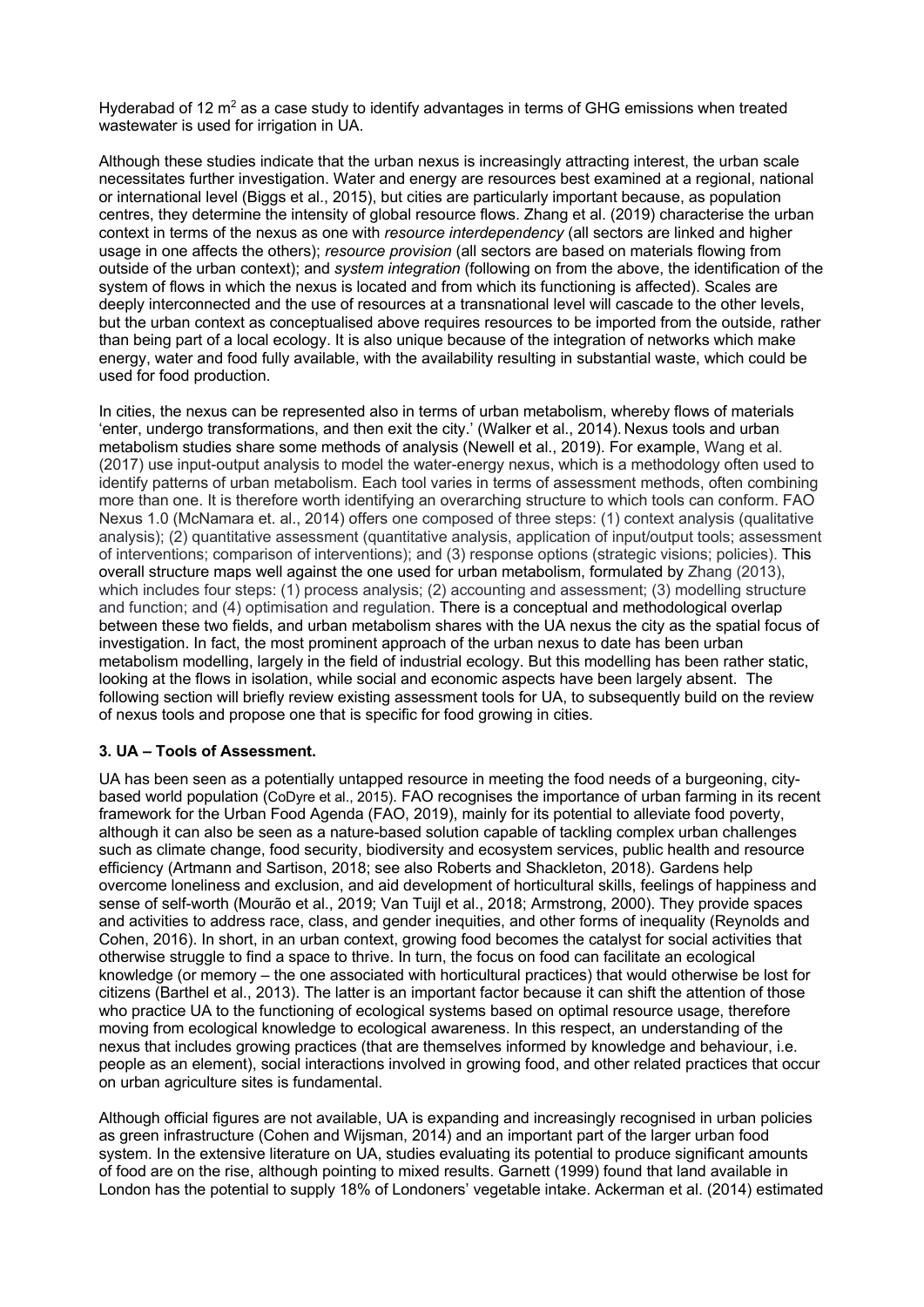that New York City's extended metropolitan area can support between 58 and 89 percent of the city population's demand for fresh produce. A study of urban agriculture production capacity in NYC estimated that vegetable production in existing community gardens would feed an estimated 1700 people per year, but if all available urban vacant lots and other open spaces were used for food production, the amount grown would provide the vegetable consumption needs of 55 million people (Hara et al. 2018). In a study on the availability of ground level and rooftop growing areas in Boston, Saha and Ackermann (2017) estimated that 17.4% of the city's total area can be used to grow food, with the potential to meet the fruit and vegetable demand of the entire city. Other studies focus on very specific quantifications of production. For example, Nadal et al. (2017), suggested that the suitable rooftops in Rubi, Barcelona, if equipped with greenhouses, could produce 50% of the city's expected demand for tomatoes; Ward et al. (2014), quantified the potential of UA in terms of proteins; and Guitart et al. (2015), surveyed gardening practices of 50 community Gardens in Brisbane to assess their 'ecological viability' in terms of fertilisers, pest control soil management and other indicators. In a review on the topic, Weidner et al. (2019) highlighted how the degree of citywide food self-sufficiency that UA can provide depends on the type of area considered, the growing system, the reference value, the estimate of demand, and other variables. The potential for urban agriculture is particularly high in post-industrial or legacy cities such as Detroit, where large tracts of vacant and abandoned land are available. Colasanti et al. (2012) have estimated that Detroit has the potential to produce approximately 75% of its annual vegetable consumption and 40% of its fruit consumption on vacant lots through conventional methods alone.

Gathering data on the food produced in urban agriculture sites can be difficult. Typical UA projects are often small (smaller than small farms as defined above), are generally not managed professionally, but with volunteers with diverse skills involved, which makes the collection and aggregation of reliable data difficult. Whereas nexus studies are often based on secondary data available from national statistics agencies, UA studies need to rely on the help of often untrained farmers and volunteers to gather primary data. A few studies have moved away from simulation and tested data gathering based on citizen science, which, although rather simple in terms of type of data collected, have the merit of being repeatable, easy to implement and therefore likely to be used by other farmers. For example, Codyre et al. (2015) carried out a study of 50 farmers in Guelph, Ontario, to evaluate the productivity of urban gardens in connection with land, labour and capital used. Farmers were asked to compile a diary to track food production and inputs, and this was coupled with a random telephone survey to determine how many people in the city had a food garden to enable scaling up the data. The authors found that farmers produced an average of 1.43 kg of fruit and/or vegetables per  $m<sup>2</sup>$  gardened, with a maximum of 4.27 kg per  $m^2$ . Pourias et al. (2015) interviewed 23 farmers at the start of the growing season and 14 farmers at the end of the season in a sample of community gardens in Paris and Montreal. Similar to the previous study, farmers were asked to keep a diary over the growing season to record crops and harvests, including what the crop was used for and its final destination. McDougall et al. (2019) developed their study on the basis of the data collected over one year by 13 gardeners in the Sydney area. They found 'mean yields to be 5.94 kg·m2, around twice the yield of typical Australian commercial vegetable farms'. This study is particularly interesting for its nexus approach to UA; it attempts to ascertain the effectiveness of production in terms of energy use and labour, thus looking at correlations between food, energy and people. Water was excluded from this study 'as accurate measurement of this was judged to be too onerous for most gardeners' (McDougal et al., 2019 - Supplementary Information, p. 3). Another study measured the nexus potential of UA in Munich, verifying resource efficiency connected to the use of rainwater harvesting for irrigation and energy production through biogas (Gondhalekar and Ramsauer, 2017).

A selection of studies and tools for measuring UA productivity is shown in Table 2. Farming Concrete, Harvest-ometer and MYHarvest are all online tools. Farming Concrete has the widest scope of analysis, taking into account variables such as: the types of crops planted and harvested; how the farm manages waste and the quantity of compost produced; how many volunteers work in the garden, the time worked and number of attendees at events; perceived improvements in mental and physical health as a result of visiting or working in the garden; and economic data on sales of produce and food donated. It was designed as a citizen science project to enable community gardeners to build political support for the gardens by demonstrating their value as sources of healthy food (Gittleman et al., 2012). Harvest-ometer is concerned only with the amount of food produced per garden and the monetary value of that food. MYHarvest is a newer project with no findings to date, but it plans to use data collected on areas planted and volumes harvested of the 40 most popular UK fruit and vegetables to estimate the current levels of UK own-grown fruit and vegetable production, and the extent to which this could be increased if more urban land was made available for own-growing. In addition to these tools, others are available for measuring the health and wellbeing generated by initiatives, which may be relevant to UA. Federation of City Farms and Community Gardens (now Social Farms & Gardens) lists these tools in its 2016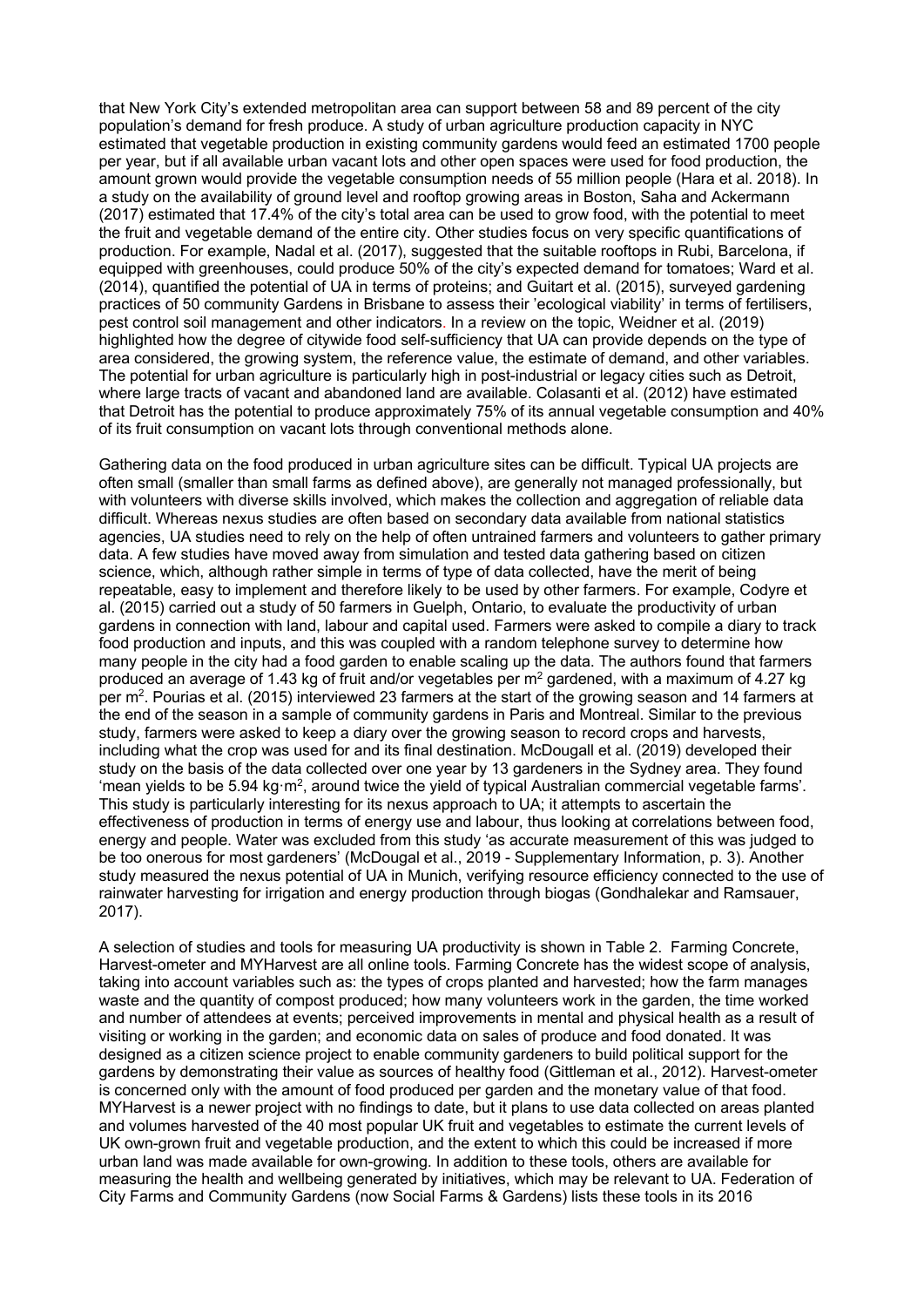publication, 'Which tool to use? A guide for evaluating health and wellbeing outcomes for community growing programmes' (Turner et al., 2016).

#### TABLE 2 HERE

Other studies are notable for their attempt to measure other benefits of UA that are rather difficult to quantify, such as the 'ecological viability' (in terms of gardening practices) of community gardens (Guitart et al., 2015) or, more ambitiously, the ecological, economic and social functions at a city scale (Horst et al., 2017), using an index system (Peng et al., 2015). Goldstein et al. (2016) utilise LCA and material flow analysis to measure the environmental impacts of UA (see also Sanyé-Mengual et al., 2018; Goldstein et al., 2017). Together with the tools mentioned above, these and other studies (Weidner et al., 2019) represent an attempt to generate a systemic view on UA. There are some similarities that can be drawn from the nexus studies, specifically in the attempts to elicit the multidimensional aspects of UA and trace flows of resources. There are also differences, in that people are central in UA studies and assessment frameworks, in terms of practices, ecological awareness, creation of specific knowledge and their involvement in gathering certain types of data. The following section discusses such similarities and differences, while attempting to synthesise a methodological approach to measure a UA nexus.

#### **4. Discussion: Proposing a UA Nexus.**

Frameworks to measure and implement the nexus focus predominantly on material resources, leaving out the human dimension. Covarrubias (2019) is one of the few scholars investigating the social and material flows shaping and connecting the sectors of the nexus with the actors facilitating these connections. He argues that material-focused methodologies need to be complemented with a social flows analysis that pays attention to the daily practices, policies, ideologies, networks and socio-cultural meanings that influence resource use. Likewise, in a study of Sydney, Newman (1999) included social factors enabling liveability, such as local leisure opportunities and educational attainments, under the assumption that cities are social organisms. How social factors and social flow analysis can be operationalised and integrated with the material flow analysis, however, is still unclear in the study developed by Covarrubias. Yet, a framework for assessing the UA nexus must include human behaviour because, as noted above, within an urban context composed of small parcels used to grow food, and farmers who often do not prioritise production and rarely have professional training, resource use and crop yields are largely influenced by highly variable behaviours, individual knowledge and social attitudes. While these aspects of the human dimensions of agriculture are also important for conventional agriculture, we argue that the level of variability in experience, training and backgrounds amongst urban farmers and gardeners mark a distinction from traditional forms of non-urban agriculture. Further, as the industrial food system continues to globalize, conventional farmers more often operate with a planned and organised deployment of inputs and practices, many of which are defined by contractual arrangements with buyers or technological requirements. Hence, the nexus for UA can be conceptualised by considering four elements: food, energy, water and people. In this conceptualisation, people are viewed in terms of individual behaviours and practices, social objectives driving individual UA projects, and the involvement of communities within a human-driven system of food growing.

In the conceptualisation of the nexus, the way actors facilitate connections between resources is influenced by the scale of analysis, which spans from nation to neighbourhood. Actors are taken into account in terms of human involvement in broad production systems, the impact of infrastructure on the territory and communities living therein or their interaction with natural habitats. In a UA nexus, people are identified with their actions connected to food growing and its social implications. Generally, urban farmers include in their agendas activities aimed at involving, informing and engaging with local communities (e.g. Keep Growing Detroit, 2019). This is a reflection of a practice that is carried out in an urban realm, and that attempts to use urban nature to improve local social conditions. The identification and quantification of these social activities and related benefits can lead to an understanding of how their attainment can influence production and resource consumption. For example, in a community garden, volunteers carrying out gardening activities and acquiring horticultural skills, will also learn about healthy diets and may change their diets. Once quantified, these social resources and "products" (social goods) can be assessed in parallel with resource flows via traditional nexus and metabolism methods. For example, in addition to energy and water inputs, capital costs and labour can be considered too. Likewise, in addition to produce and waste as outputs, social benefits can be included. This enables explicit integration of material and social flows and allows researchers to highlight trade-offs between resource usage, production and wider benefits to society. Therefore, a UA nexus differs from other frameworks in terms of scale, patterns of resource use and flows analysed.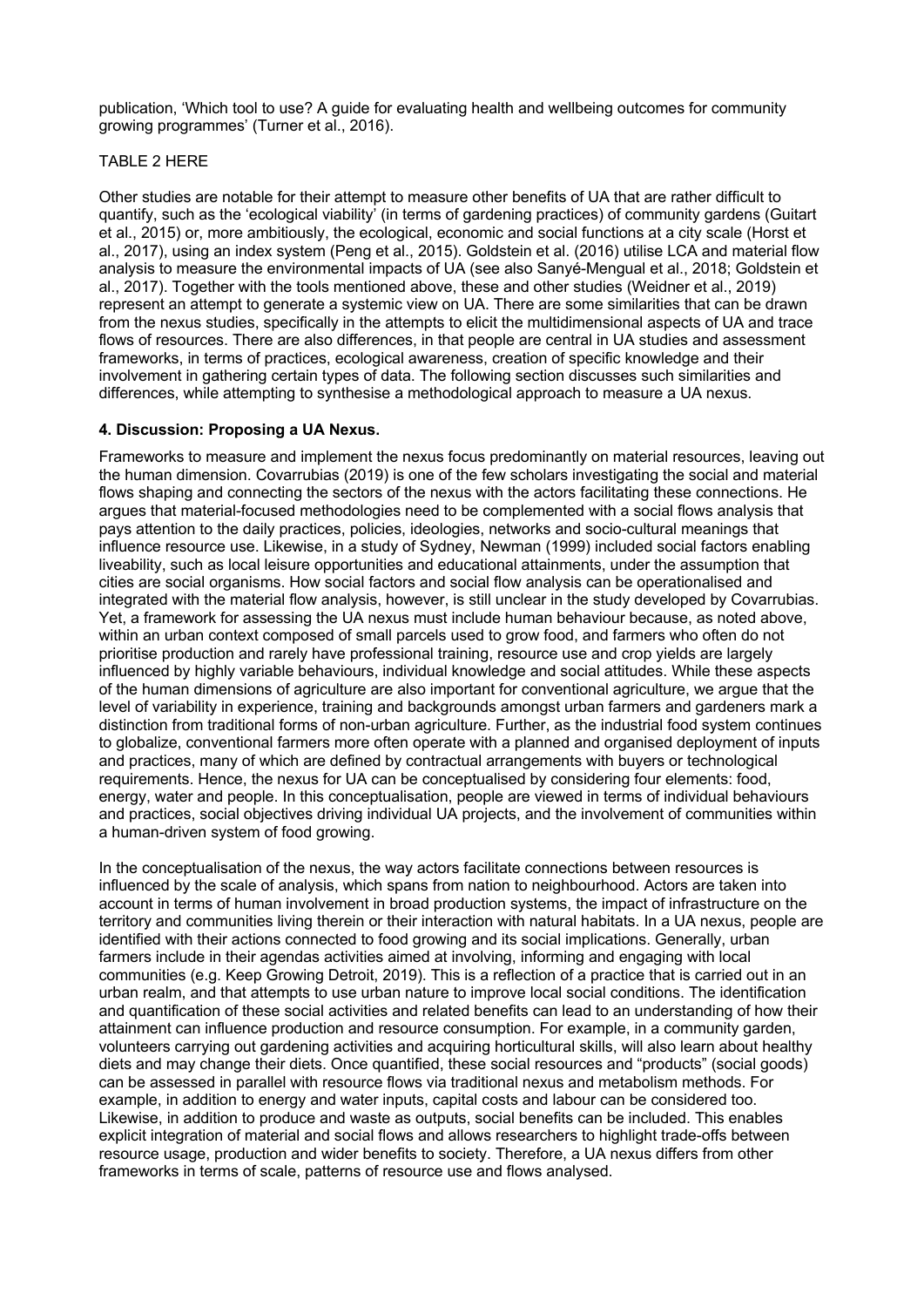UA projects vary greatly in physical dimensions, goals and objectives, and scope of activities. The goals may range from spaces for leisure, to providing social benefits, to commercial-scale food production. Patterns of utilisation of resources can change, depending on the particular agenda of each UA project. The UA nexus must therefore take into account these diverse patterns of production and consumption within a network of small projects/farms that can have an influence over the entire system of urban flows. The analysis of the UA nexus at a single farm level can also lead to an understanding of the nexus at a city level. While the aim of a nexus framework is to determine the best options to influence decisionmaking processes and policy, the UA nexus framework is concerned not only with the urban policies determining resource use but also with measuring the level of agronomic knowledge and ecological awareness of urban farmers to have an impact on their behaviour.

The review of existing tools to measure productivity of UA shows how these put farmers' practices and actions at the core of the evaluation, which is something missing in the nexus frameworks. Yet, these UA measurement tools fail to capture the interconnectedness of the several resources (material and social) utilised in food growing. They are useful in gathering data that are rarely available: the Harvest-ometer, for example, is a database with records of yields of some of the many growing spaces in the UK that can be used to understand the quantity of food produced within the city as well as the variety of plants grown. With methods pertaining to urban metabolism, these data could be used to estimate material and social flows at a city scale and elicit correlations between such flows. As an initial step of the FEW-meter project, a nested scale approach of analysis was identified as appropriate: from farm- to city-level. This entails working with farmers to gather data from each UA case, analysing data collected from a pool of case studies, and using this analysis to perform a material flow analysis at a city scale. The resulting assessment tool is structured around the four steps of the urban metabolism assessment as follows: (1) Process Analysis (identification of the methods and of the indicators representing the four elements of the UA nexus); (2) Accounting and assessment (data collection and analysis); (3) Modelling structure and function (material flow analysis and/or life cycle assessment); and (4) Optimisation and regulation (summarising findings and producing recommendations for urban policies) (see Figure 1).

#### FIGURE 1 HERE

Some of the tools to appraise productivity in UA use methods such as self-reporting (e.g., diaries). This method can serve multiple purposes of collecting data from a sample of the larger population of food gardens, measuring production, and developing a simulation at a city scale of the UA nexus. Selfreporting can also highlight inefficiencies and prompt behaviour change among participants. To this end, the selected indicators must include those specifically referring to resource use and ecological awareness. Indicators on social benefits will also enable tracking social flows. The diagram below (Figure 2) shows how indicators (characterised as inputs and outputs of a process) are distributed across the four elements of the UA nexus, including four categories of social benefits: health; education; communitybuilding; and economic which have been identified by scanning the vast literature on UA (Artmann and Sartison, 2018; Cohen et al., 2012; Gittleman et al., 2012; Lovell, 2010; Holland, 2004). A list of the indicators for a UA nexus assessment is provided in Table 3.

#### FIGURE 2 HERE

#### TABLE 3 HERE

With the UA nexus viewed as flows of inputs and outputs, the infrastructure supporting UA projects needs to be included as part of the assessment. The nexus infiltrates many aspects of lives and practices and it is embedded in the materials used for raised beds and poly-tunnels as much as choices of plants to include in gardens and dietary habits. Life cycle assessment (LCA), a method that has been used in several assessments of the efficiency of UA compared with conventional agriculture, can complement data collected in diaries to generate a broader picture of inputs generating material and social benefits. Goldstein et al. (2016; see also Goldstein et al., 2016b) suggested that the environmental impact of UA can frequently be higher than conventional agriculture. This work found that the high-input strategies required for year-round production in northern climates meant significantly higher impact per unit production than in conventional growing environments. This is largely driven by the carbon-intensity of the grid and the relatively high energy demands of temperature-controlled farming. Others, however, have found that low-input forms of urban agriculture may hold more promise for reducing the environmental footprints of cities' food supplies, including work in Barcelona (Sanyé-Mengual et al., 2015) and Sydney (Rothwell et al. 2016) (warmer climates) as well as London (decidedly northern) (Kulak et al., 2013). If social flows are also considered as part of the outputs, negative environmental effects could be counterbalanced by social benefits. As mentioned above, the nexus UA framework must be able to take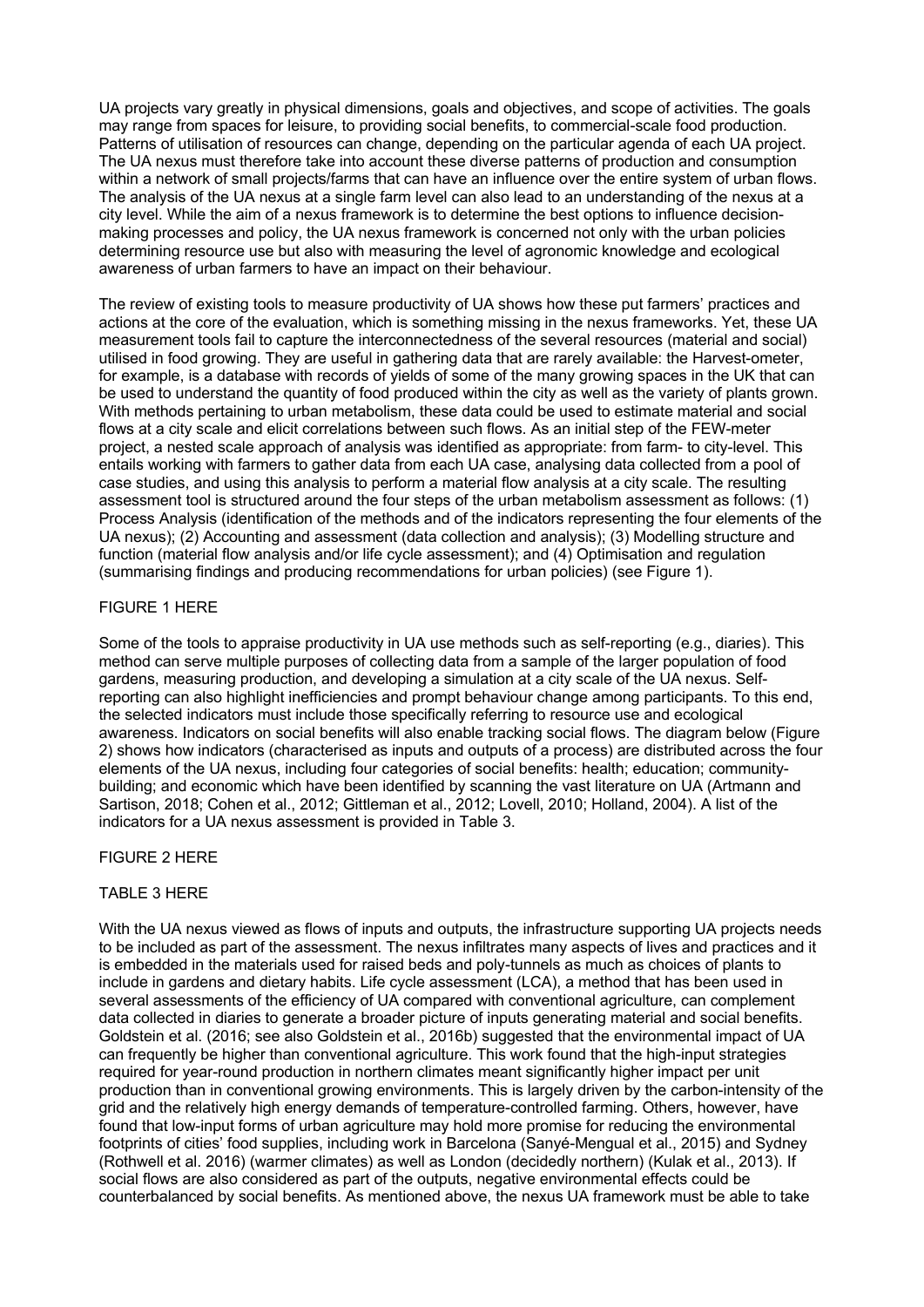into account the diversity of individual projects that greatly differ in size, objectives and intensity of production, and project their patterns of consumption and production at a city scale. This exercise can be developed from different perspectives. For example, material and social flows of particular types of UA can be assessed, although it must be acknowledged that a general typology of urban agriculture is still an object of discussion and debate among scholars (Krikser et al., 2016; Goldstein et al., 2016b). It is possible to identify the nexus at a city scale when considering allotment gardens, in which horticulture is practiced for leisure and generates health benefits, versus urban farms producing food (Morel et al., 2018) for commercial purposes. For this level of assessment, material flow analysis can be used. The resulting methodology is mixed, assembling quantitative and qualitative methods of analysis which include statistical and qualitative analysis of the indicators, and LCA and material flow analysis. A chart illustrating how these methods are linked is shown in Figure 3.

#### FIGURE 3 HERE

The methodology proposed here has some limitations. For example, diaries may not be filled in accurately because they are compiled by untrained farmers or gardeners, or part-time volunteers who often do not have time to collect data methodically. In order to be reliable, the material and social flows analysis may need to be based on a sufficiently large sample of UA project for each city, which can be problematic, because of the absence of national or local data on UA and the need to develop in-depth large-scale field studies. Nevertheless, the framework proposed here can be a basis for further research.

#### **5. Conclusions.**

The aim of this paper was to investigate the structure of a framework to assess UA from a nexus perspective by investigating three key questions: is the conventional concept of the nexus appropriate for UA?; what can be learned from the nexus concept?; and which indicators and analytical methodologies can effectively identify in UA links between resources used, production and social benefits? Our research has demonstrated the importance of addressing the social dimensions and the need for a UA nexus to be a Food-Energy-Water-People (FEWP) nexus. In UA, the social dimension refers to behaviours and policies driving resource use and production as well as to a range of outcomes made possible by using food production as a catalyst for social benefit. Generating social benefits through food production may require UA sites to operate less productively or less efficiently than conventional farms that seek profitability, demonstrating the inextricable nature of social and material flows in UA. The UA nexus needs to capture 'micro-factors' related to the agronomical knowledge, ecological awareness and behaviour of urban farmers and the social benefits derived from urban food growing, in order to understand the potential as well as the implications of this practice at a city-scale. The methodology enabling a UA nexus analysis must therefore focus on a nested scale of investigation: 1) looking at single projects in order to best identify indicators connected with the flow of materials, social benefits indirectly generated by these flows and the level of ecological awareness of farmers; 2) subsequently analysing a sample of food growing spaces within a city; and 3) finally using data gathered to model urban social and material flows. Data collected by farmers through diaries, complemented by an LCA of the materials employed by each food growing space, together with a material flow analysis, are the methods and the analytical tools appropriate for this nexus framework. It is expected that, as case studies are developed within the FEW-meter project, the links between social benefits and resource usage will become clearer, thus providing an evidence base on the impact of UA that can support the formulation of resourceefficient and humane UA policies in the global north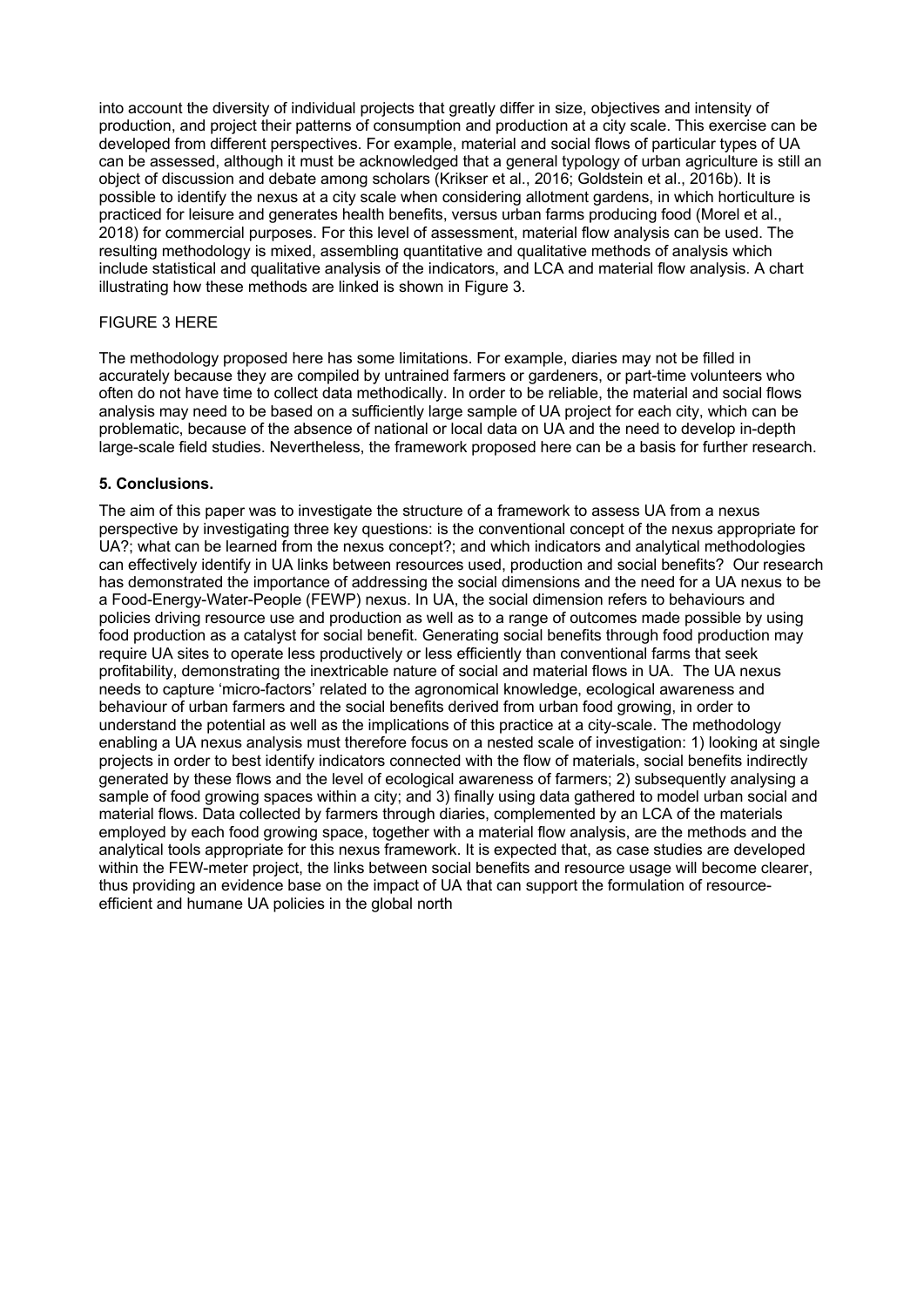#### **References.**

Ackerman, K., Conard, M., Culligan, P., Plunz, R., Sutto, M. P., Whittinghill, L. Sustainable food systems for future cities: The potential of urban agriculture. The Economic and Social Review 2014, 45(2), 189-206.

Al-Ansari, T., Korre, A., Nie, Z., Shah, N. Development of a life cycle assessment tool for the assessment of food production systems within the energy, water and food nexus. Sustainable Production and Consumption 2015, 2, 52- 66.

Al-Saidi, M., Elagib, N. A. Towards understanding the integrative approach of the water, energy and food nexus. Science of the Total Environment 2017, 574, 1131-1139.

Allan, T., Keulertz, M., Woertz, E. The water–food–energy nexus: an introduction to nexus concepts and some conceptual and operational problems. International Journal of Water Resources Development 2015, 31(3), 301-311.

Allouche, J., Middleton, C., Gyawal, D. Nexus Nirvana or Nexus Nullity? A dynamic approach to security and sustainability in the water-energy-food nexus. STEPS Working Paper 63, Brighton: STEPS Centre 2014.

Armstrong, D. A survey of community gardens in upstate New York: Implications for health promotion and community development. Health & Place 2000, 6(4), 319-327.

Artmann, M., Sartison, K. The role of urban agriculture as a nature-based solution: a review for developing a systemic assessment framework. Sustainability 2018, 10(6), p.1937.

Barthel, S., Parker, J., & Ernstson, H. Food and green space in cities: A resilience lens on gardens and urban environmental movements. Urban Studies 2013, 52(7), 1321-1338.

Bazilian, M., Rogner, H., Howells, M., Hermann, S., Arent, D., Gielen, D., Steduto, P., Mueller, A., Komor, P., Tol, R.S., Yumkella, K. K. Considering the energy, water and food nexus: Towards an integrated modelling approach. Energy Policy 2011, 39(12), 7896-7906.

Bhaduri, A., Ringler, C., Dombrowski, I., Mohtar, R., Scheumann, W. Sustainability in the water–energy–food nexus. Water International 2015, 40:5-6, 723-732,

Biggs, E.M., Bruce, E., Boruff, B., Duncan, J.M., Horsley, J., Pauli, N., McNeill, K., Neef, A., Van Ogtrop, F., Curnow, J., Haworth, B. Sustainable development and the water–energy–food nexus: A perspective on livelihoods. Environmental Science & Policy 2015, 54, pp.389-397.

Borysiak, J., Mizgajski, A., Speak, A. Floral biodiversity of allotment gardens and its contribution to urban green infrastructure Urban Ecosystems 2017, 20(2), 323-335.

Bruinsma, J. World agriculture: towards 2015/2030: a FAO perspective. Food and Agriculture Organization, London/Rome, Earthscan, 2003.

Chen, S., Chen, B. Urban energy–water nexus: a network perspective. Applied Energy 2016, 184, 905-914.

Cheng, C.L. Study of the inter-relationship between water use and energy conservation for a building. Energy and Buildings 2002, 34 (3), 261–266.

CoDyre, M., Fraser, E.D.G., Landman, K. How does your garden grow? An empirical evaluation of the costs and potential of urban gardening. Urban Forestry & Urban Greening 2015, 14(1), 72-79.

Cohen, N., Reynolds, K. Resource needs for a socially just and sustainable urban agriculture system: Lessons from New York City. Renewable Agriculture and Food Systems 2015, 30(1):103-14.

Cohen, N., Wijsman, K. Urban agriculture as green infrastructure: the case of New York City. Urban Agriculture Magazine 2014, 27, 16-9.

Cohen N., Reynolds K., Sanghvi R. Five borough farm: Seeding the future of urban agriculture in New York City. Design Trust for Public Space 2012.

Colasanti, K. J. A., Hamm, M. W., Litjens, C. "The City as an" Agricultural Powerhouse"? Perspectives on Expanding Urban Agriculture from Detroit, Michigan." Urban Geography, 2012, 33, 348-369.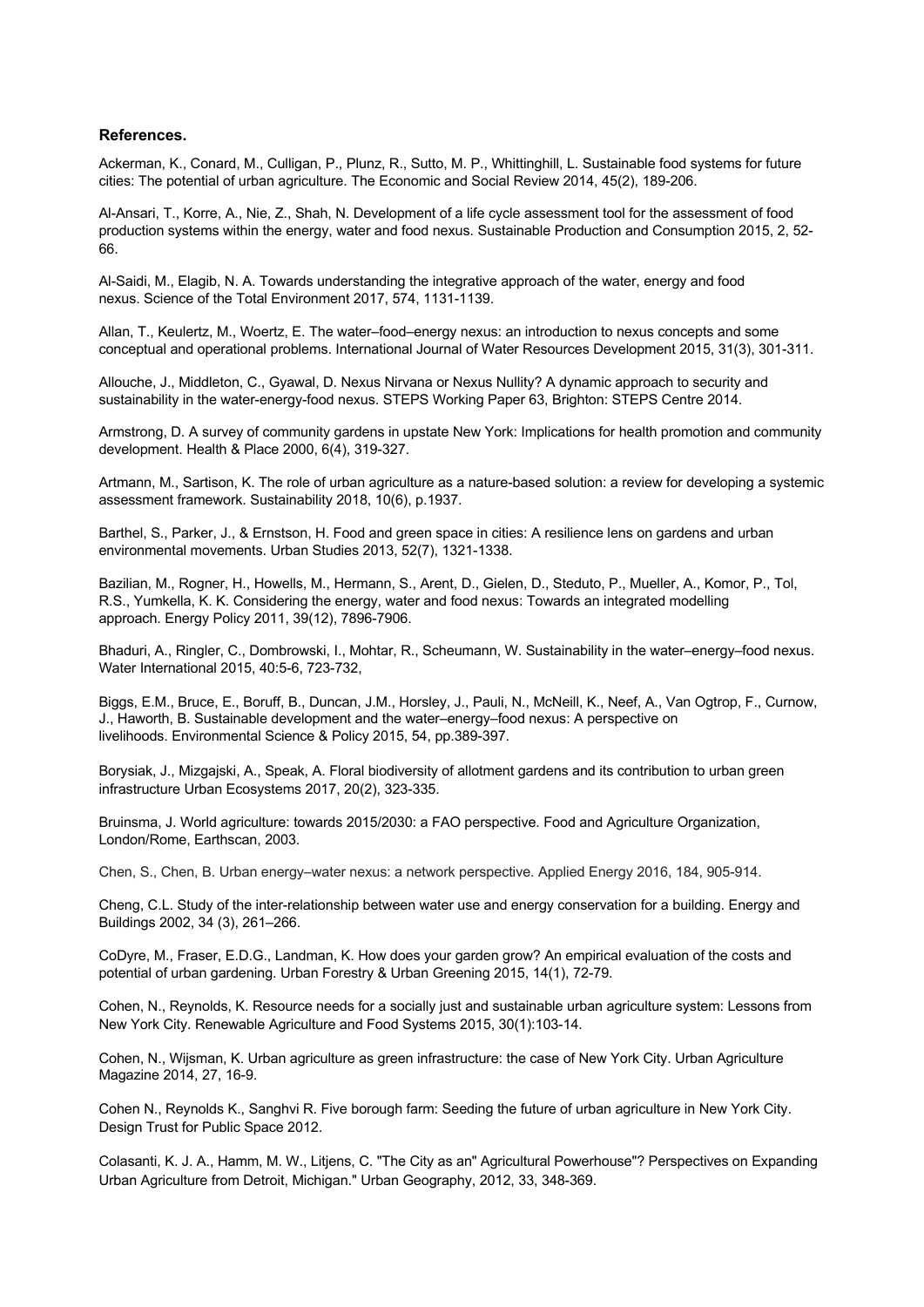Covarrubias, M. The Nexus between Water, Energy and Food in Cities: Towards Conceptualizing Socio-Material Interconnections". Sustainability Science 2019, 14 (2), 277–87.

Daher, B. T., Mohtar, R. H. Water–energy–food (WEF) Nexus Tool 2.0: guiding integrative resource planning and decision-making. Water International 2015, 40(5-6), 748-771.

Dai, J., Wu, S., Han, G., Weinberg, J., Xie, X., Wu, X., Song, X., Jia, B., Xue, W., Yang, Q. Water-energy nexus: A review of methods and tools for macro-assessment. Applied Energy 2018, 210, 393-408.

De Cunto, A., Tegoni, C., Sonnino, R., Michel, C., Lajili-Djalaï, F. Food in cities: study on innovation for a sustainable and healthy production, delivery, and consumption of food in cities. Report to European Commission 2017. (Framework)

Edwards-Jones, G., i Canals, L. M., Hounsome, N., Truninger, M., Koerber, G., Hounsome, B., Cross, P., York, E.H., Hospido, A., Plassmann, K., Harris, I.M. Testing the assertion that 'local food is best': the challenges of an evidencebased approach. Trends in Food Science & Technology 2008, 19(5), 265-274.

Fang, D.L., Chen, B. Linkage analysis for the water-energy nexus of city. Applied Energy 2017, 189, 770–779.

FAO. FAO framework for the Urban Food Agenda Leveraging sub-national and local government action to ensure sustainable food systems and improved nutrition. 2019.

FAO (Food and Agriculture Organization). The Water-Energy-Food Nexus: A New Approach in Support of Food Security and Sustainable Agriculture, 2014.

FAO (Food and Agriculture Organization). The state of the world's land and water resources for food and agriculture (SOLAW) – Managing systems at risk. Rome: Food and Agriculture Organization of the United Nations and London, Earthscan, 2011.

FAO (Food and Agriculture Organization). The State of Food and Agriculture 2008: Biofuels: Prospects, Risks and Opportunities. Food and Agriculture Organisation 2008.

Gain, A. K., Giupponi, C., & Benson, D. The water–energy–food (WEF) security nexus: the policy perspective of Bangladesh. Water International 2015, 40(5-6), 895-910.

Galaitsi, S., Veysey, J., Huber-Lee, A. Where is the added value? A review of the water-energy-food nexus literature. In SEI Working Paper. Environment Institute Stockholm 2018.

Garcia, D. J., & You, F. Including Agricultural and Organic Waste in Food-Water-Energy-Waste Nexus Modelling and Decision-Making. In Computer Aided Chemical Engineering (Vol. 43, pp. 1475-1480). Elsevier, 2018.

Garnett, T. CityHarvest: The feasibility of growing more food in London. Sustain: London 1999.

Giampietro, M., Aspinall, R.J., Bukkens, S.G.F., Cadillo Benalcazar, J., Flammini, A., Gomiero, T., Kovacic, Z., Madrid, C., Ramos Martín, J., Serrano Tovar, T. An innovative accounting framework for the food-energy-water nexus: Application of the MuSIASEM approach to three case studies. FAO, Roma (Italia) 2013.

Gittleman, M., Jordan, K., Brelsford, E. Using citizen science to quantify community garden crop yields. Cities and the Environment (CATE) 2012, 5(1), 4.

Goldstein, B. P., Hauschild, M. Z., Fernandez, J. E., Birkved, M. Contributions of local farming to urban sustainability in the Northeast United States. Environmental Science & Technology 2017, 51(13), 7340-7349.

Goldstein, B., Hauschild, M., Fernandez, J., Birkved, M. Testing the environmental performance of urban agriculture as a food supply in northern climates. Journal of Cleaner Production 2016, 135, 984-994.

Goldstein, B., Hauschild, M., Fernandez, J., Birkved, M. Urban versus conventional agriculture, taxonomy of resource profiles: a review. Agronomy for Sustainable Development 2016b, 36(1), 9.

Gondhalekar, D., Ramsauer, T. Nexus city: operationalizing the urban water-energy-food nexus for climate change adaptation in Munich, Germany. Urban Climate 2017, 19, 28-40.

Guitart, D.A., Byrne, J.A., Pickering, C. M. Greener growing: assessing the influence of gardening practices on the ecological viability of community gardens in South East Queensland, Australia. Journal of Environmental Planning and Management 2015, 58(2), 89-212.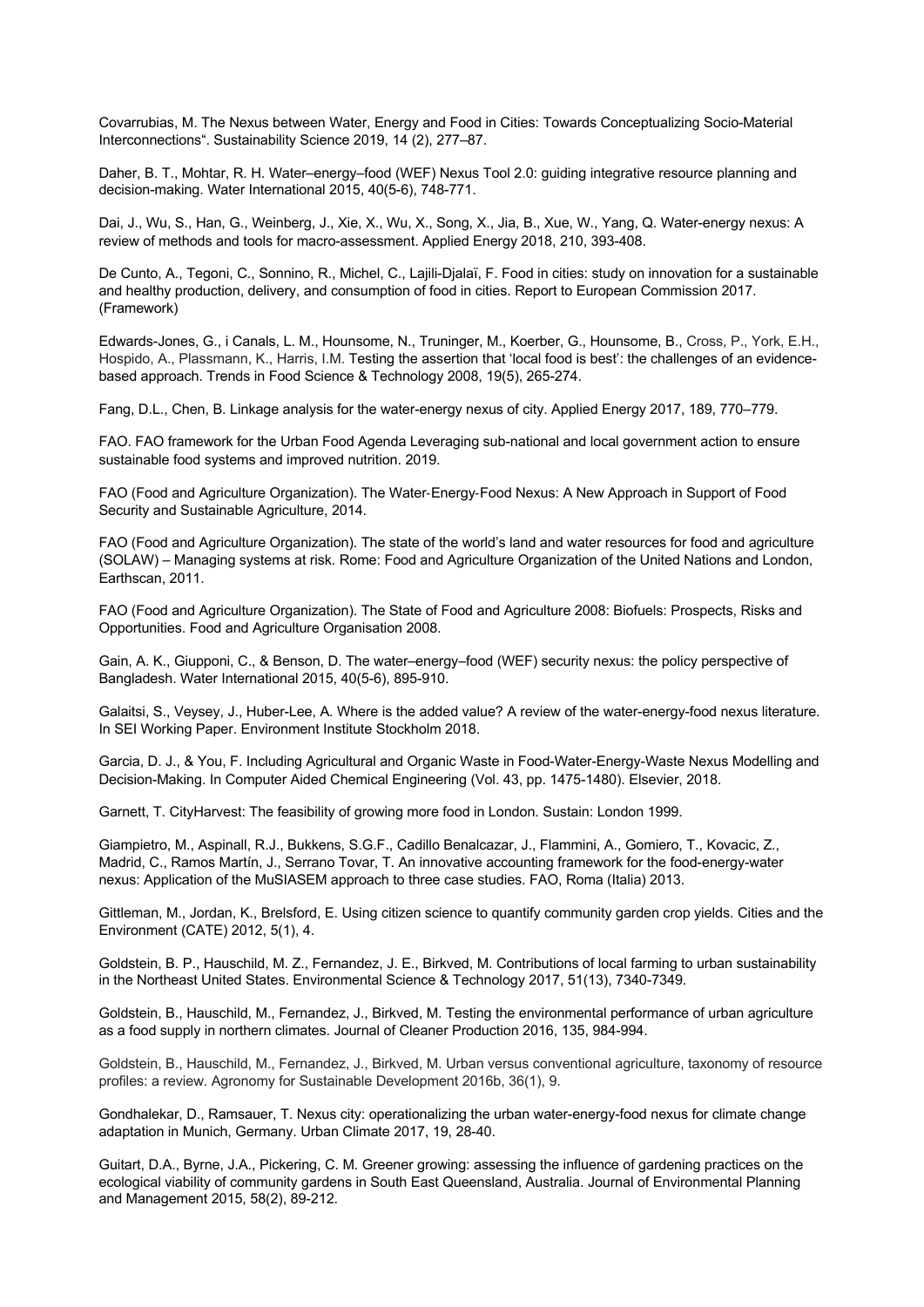Halbe, J., Pahl-Wostl, C., A. Lange, M., Velonis, C. Governance of transitions towards sustainable development–the water–energy–food nexus in Cyprus. Water International 2015, 40(5-6), 877-894.

Hang, M. Y. L. P., Martinez-Hernandez, E., Leach, M., Yang, A. Designing integrated local production systems: a study on the food-energy-water nexus. Journal of Cleaner Production 2016, 135, 1065-1084.

Hampwaye, G. Benefits of urban agriculture: Reality or illusion? Geoforum 2013, (49), R7-R8.

Hara, Y., McPhearson, T., Sampei, Y., McGrath, B. Assessing urban agriculture potential: A comparative study of Osaka, Japan and New York city, United States. Sustainability Science 2018, 13(4), 937-52.

Holland, L. Diversity and connections in community gardens: a contribution to local sustainability. Local Environment 2004, 9:3, 285-305.

Horrigan, L., Lawrence, R. S., Walker, P. How sustainable agriculture can address the environmental and human health harms of industrial agriculture. Environmental Health Perspectives 2002, 110(5), 445-456.

Horst, M., McClintock, N., Hoey, L. The intersection of planning, urban agriculture, and food justice: a review of the literature. Journal of the American Planning Association 2017, 83(3), 277-95.

IAEA (International Atomic Energy Agency). Annex VI: seeking sustainable climate land energy and water (CLEW) strategies. Nuclear Technology Review, 2009.

Karabulut, A. A., Crenna, E., Sala, S., Udias, A. A proposal for integration of the ecosystem-water-food-land-energy (EWFLE) nexus concept into life cycle assessment: A synthesis matrix system for food security. Journal of Cleaner Production 2018, 172, 3874-3889.

Keep Growing Detroit – Annual Report 2019 – Sowing the Seeds of Relationships 2019. Available at http://detroitagriculture.net/wp-content/uploads/2019\_KGD\_Annual-Report\_Final\_Small.pdf.

Kibaroglu, A., Gürsoy, S. I. Water–energy–food nexus in a transboundary context: the Euphrates–Tigris river basin as a case study. Water International 2015, 40(5-6), 824-838.

Krikser, T., Piorr, A., Berges, R., & Opitz, I. Urban Agriculture Oriented towards Self-Supply, Social and Commercial Purpose: A Typology. Land 2016, 5(3), 28.

Kulak, M., Graves, A., & Chatterton, J. Reducing greenhouse gas emissions with urban agriculture: A Life Cycle Assessment perspective. Landscape and Urban Planning 2013, 111(1), 68–78.

Lin, L., Xu, F., Ge, X., Li, Y. Improving the sustainability of organic waste management practices in the food-energywater nexus: a comparative review of anaerobic digestion and composting. Renewable and Sustainable Energy Reviews 2018, 89, 151-167.

Lovell, S. T. Multifunctional urban agriculture for sustainable land use planning in the United States. Sustainability 2010, 2(8), 2499-2522.

Lowder, S. K., Skoet, J., Raney, T. The number, size, and distribution of farms, smallholder farms, and family farms worldwide. World Development 2016, 87, 16-29.

Martinez-Hernandez, E., Leach, M., Yang, A. Understanding water-energy-food and ecosystem interactions using the nexus simulation tool NexSym. Applied Energy 2017, 206, 1009-1021.

Mayor, B., López-Gunn, E., Villarroya, F. I., Montero, E. Application of a water–energy–food nexus framework for the Duero river basin in Spain. Water International 2015, 40(5-6), 791-808.

McDougall, R., Kristiansen, P., Rader, R. Small-scale urban agriculture results in high yields but requires judicious management of inputs to achieve sustainability. Proceedings of the National Academy of Sciences of the United States of America 2019, 116(1), 129-134.

McNamara, I., Nauditt, A., Penedo,S., Ribbe,L. NEXUS Water-Energy-Food Dialogues Training Material - Training Unit 01: Introduction to the Water-Energy-Food Security (WEF) NEXUS. Nexus Regional Dialogue Programme. 2014. Available at https://www.water-energy-food.org/fileadmin/user\_upload/files/documents/giz/nexusmainstreaming/Handbook\_Module\_1\_compressed\_file.pdf. Accessed 12.12.2019.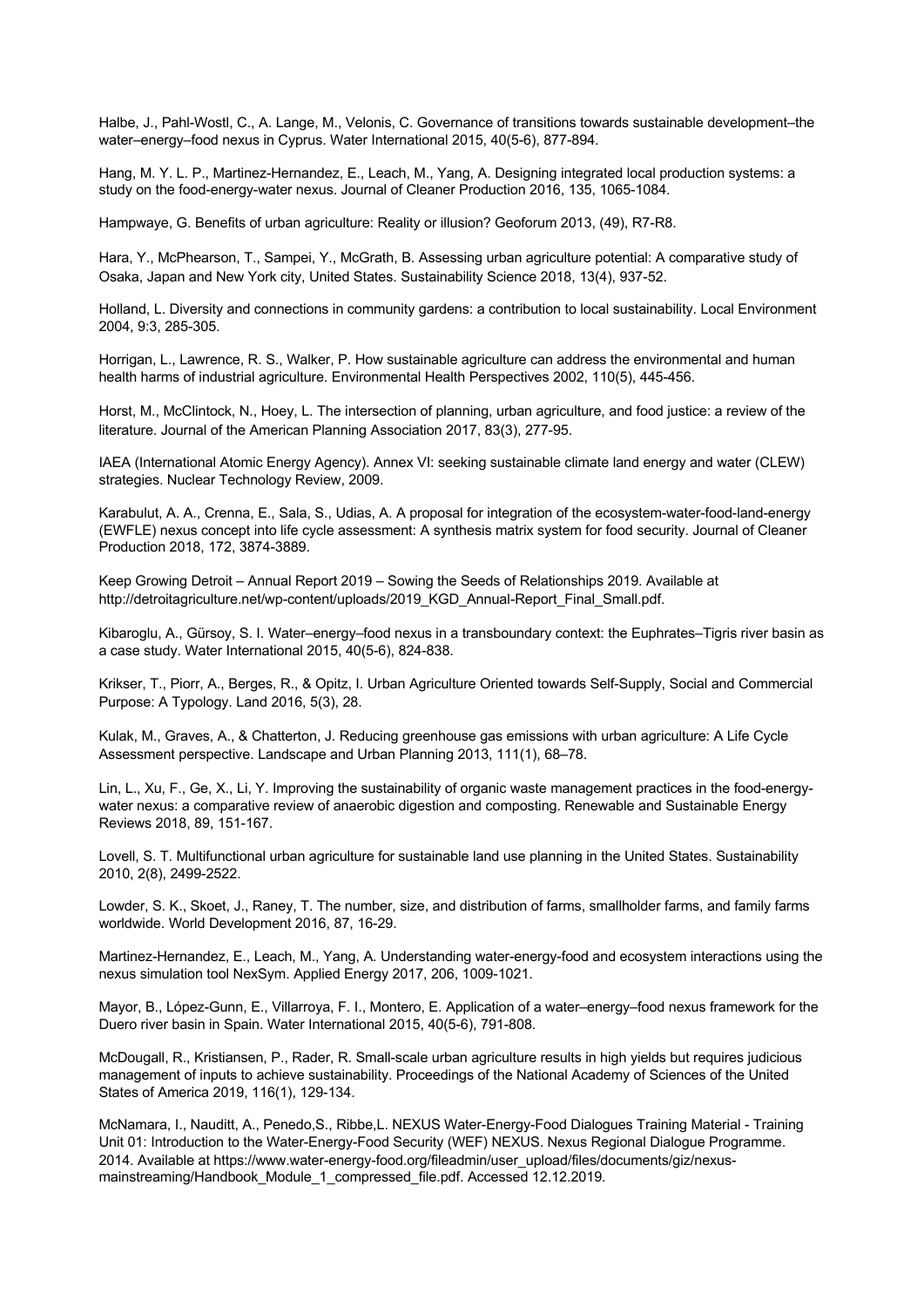Meadows, D. H., Meadows, D. L., Randers, J., & Behrens, W. W. The limits to growth. New York 1972.

Miller-Robbie, L., Ramaswami, A., & Amerasinghe, P. Wastewater treatment and reuse in urban agriculture: exploring the food, energy, water, and health nexus in Hyderabad, India. Environmental Research Letters 2017, 12(7), 075005.

Morel, K., San Cristobal, M., Léger, F. G. Simulating incomes of radical organic farms with MERLIN: A grounded modeling approach for French microfarms. Agricultural Systems 2018, 161, 89-101.

Mourão, I., Moreira, M. C., Almeida, T. C., Brito, L. M. Perceived changes in well-being and happiness with gardening in urban organic allotments in Portugal. International Journal of Sustainable Development & World Ecology 2019, 26(1), 79-89.

Mueller, N. D., Gerber, J. S., Johnston, M., Ray, D. K., Ramankutty, N., Foley, J. A. Closing yield gaps through nutrient and water management. Nature 2012, 490(7419), 254.

Nadal, A., Alamús, R., Pipia, L., Ruiz, A., Corbera, J., Cuerva, E., Rieradevall, J., Josa, A. Urban planning and agriculture. Methodology for assessing rooftop greenhouse potential of non-residential areas using airborne sensors. Science of the Total Environment 2017, 601, 493-507.

Newell, J. P., Ramaswami, A. "Urban food–energy–water systems: past, current, and future research trajectories." Environmental Research Letters 2020.

Newell, J. P., Goldstein, B., Foster, A. "A 40-year review of food–energy–water nexus literature and its application to the urban scale." Environmental Research Letters 2019, 073003.

Newman, P. W. Sustainability and cities: extending the metabolism model. Landscape and Urban Planning 1999, 44(4), 219-226.

Nie, Y., Avraamidou, S., Xiao, X., Pistikopoulos, E. N., Li, J., Zeng, Y., Song, F., Yu, J., Zhu, M. A Food-Energy-Water Nexus approach for land use optimization. Science of The Total Environment 2019, 659, 7-19.

Peng, J., Liu, Z., Liu, Y., Hu, X., Wang, A. Multifunctionality assessment of urban agriculture in Beijing City, China. Science of the Total Environment 2015, 537, 343-351.

Pfister, S., Bayer, P., Koehler, A., & Hellweg, S. Projected water consumption in future global agriculture: Scenarios and related impacts. Science of the Total Environment 2011, 409(20), 4206-4216.

Pourias, J., Duchemin, E., Aubry, C. Products from urban collective gardens: Food for thought or for consumption? Insights from Paris and Montreal. Journal of Agriculture, Food Systems, and Community Development 2015, 5(2), 175-199.

Ramaswami, A., Boyer, D., Nagpure, A.S., Fang, A., Bogra, S., Bakshi, B., Cohen, E., Rao-Ghorpade, A. An urban systems framework to assess the trans-boundary food-energy-water nexus: implementation in Delhi, India. Environmental Research Letters 2017, 12(2), p.025008.

Reynolds, K. & Cohen, N. Beyond the kale: Urban agriculture and social justice activism in New York City. University of Georgia Press 2016.

Roberts, S., Shackleton, C. Temporal Dynamics and Motivations for Urban Community Food Gardens in Medium-Sized Towns of the Eastern Cape, South Africa. Land 2018, 7(4), 146.

Rodríguez, D. J., Delgado, A., DeLaquil, P., Sohns, A. Thirsty energy. Washington, DC: World Bank, 2013.

Romic, M., Romic, D. Heavy metals distribution in agricultural topsoils in urban area. Environmental geology 2003, 43(7), 795-805.

Rothwell, A., Ridoutt, B., Page, G., & Bellotti, W. (2016). Environmental performance of local food: trade-offs and implications for climate resilience in a developed city. Journal of Cleaner Production 2016, 114, 420–430.

Saha, M., & Eckelman, M. J. Growing fresh fruits and vegetables in an urban landscape: A geospatial assessment of ground level and rooftop urban agriculture potential in Boston, USA. Landscape and Urban Planning 2017, 165, 130- 141.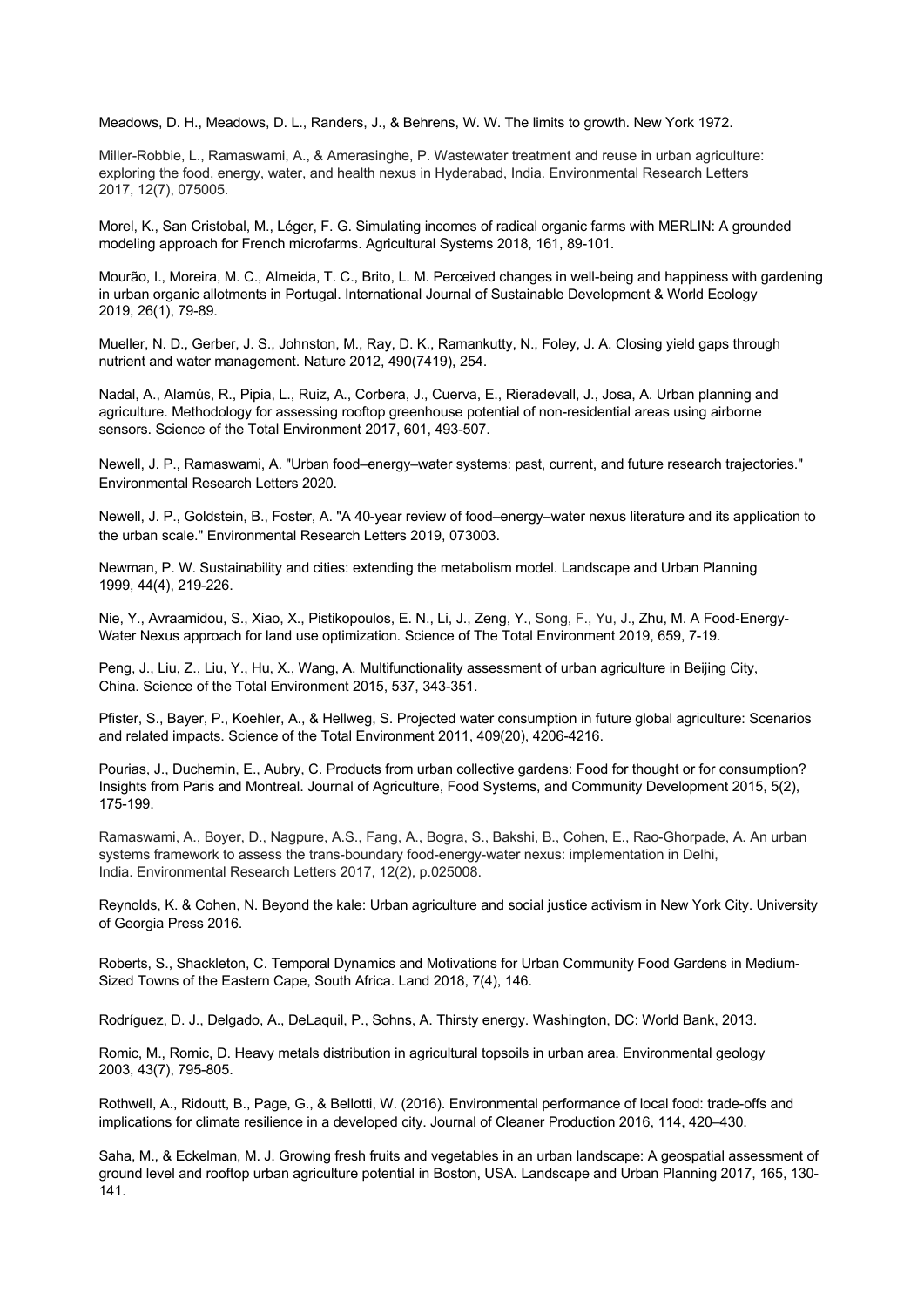Sanyé-Mengual, E., Gasperi, D., Michelon, N., Orsini, F., Ponchia, G., Gianquinto, G. Eco-efficiency assessment and food security potential of home gardening: A case study in Padua, Italy. Sustainability 2018, 10(7), 2124.

Sanyé-Mengual, E., Oliver-Solà, J., Montero, J. I., & Rieradevall, J. An environmental and economic life cycle assessment of rooftop greenhouse (RTG) implementation in Barcelona, Spain. Assessing new forms of urban agriculture from the greenhouse structure to the final product level. The International Journal of Life Cycle Assessment 2015, 20(3), 350–366.

Shannak, S., Mabrey, D., Vittorio, M. Moving from theory to practice in the water–energy–food nexus: An evaluation of existing models and frameworks. Water-Energy Nexus 2018, 1, 17–25.

Spiegelberg, M., Baltazar, D.E., Sarigumba, M.P.E., Orencio, P.M., Hoshino, S., Hashimoto, S., Taniguchi, M., Endo, A. Unfolding livelihood aspects of the water-energy-food nexus in the Dampalit watershed, Philippines. Journal of Hydrology Regional Studies 2017, 11, 53–68.

Travaline, K. and Hunold, C. Urban agriculture and ecological citizenship in Philadelphia. Local Environment 2010, 15:6, 581-590,

Turner, M. L., Williams, S., & Schmutz, U. Which tool to use? A guide for evaluating health and wellbeing outcomes for community growing programmes 2016. Available at https://www.farmgarden.org.uk/system/files/whichtooltouse.pdf.

United Nations. World population to 2300. New York: Department of Economic and Social Affairs, United Nations 2004.

Van Tuijl, E., Hospers, G. J., Van Den Berg, L. Opportunities and challenges of urban agriculture for sustainable city development. European Spatial Research and Policy 2018, 25(2), 5-22.

Vanham, D., Mak, T. N., Gawlik, B. M. Urban food consumption and associated water resources: The example of Dutch cities. Science of the total environment 2016, 565, 232-239.

W4EF. Water for Energy Framework - Evaluation of the local interactions between energy sites and water, 2015. Available at https://www.eip-water.eu/sites/default/files/W4EF%20-%20Vol%201%20-%20General%20report%20- %20October%202015\_0.pdf. Accessed 12.12.2019

Walker, R. V., Beck, M. B., Hall, J. W., Dawson, R. J., Heidrich, O. The energy-water-food nexus: Strategic analysis of technologies for transforming the urban metabolism. Journal of Environmental Management 2014, 141, 104-115.

Wang, S., Cao, T., Chen, B. Urban energy–water nexus based on modified input–output analysis. Applied Energy 2017, 196, 208-217.

Ward, J. D., Ward, P. J., Mantzioris, E., & Saint, C. Optimising diet decisions and urban agriculture using linear programming. Food Security 2014, 6(5), 701-718.

Warren, E., Hawkesworth, S., Knai, C. Investigating the association between urban agriculture and food security, dietary diversity, and nutritional status: A systematic literature review. Food Policy 2015, 53, 54-66.

Weidner, T., Yang, A., Hamm M. W. Consolidating the current knowledge on urban agriculture in productive urban food systems: Learnings, gaps and outlook. Journal of cleaner production 2019, 209, 1637-55.

Weidner T, Yang A. The potential of urban agriculture in combination with organic waste valorization: Assessment of resource flows and emissions for two european cities. Journal of Cleaner Production 2020, 244, 118490.

Wichelns, D. The water-energy-food nexus: Is the increasing attention warranted, from either a research or policy perspective? Environmental Science & Policy 2017, 69, 113-123.

Wortman, S. E., Lovell, S. T. Environmental challenges threatening the growth of urban agriculture in the United States. Journal of Environmental Quality 2013, 42(5), 1283-1294.

Zhang, Y. Urban metabolism: A review of research methodologies. Environmental Pollution 2013, 178, 463-473.

Zhang, J., Campana, P. E., Yao, T., Zhang, Y., Lundblad, A., Melton, F., & Yan, J. The water-food-energy nexus optimization approach to combat agricultural drought: a case study in the United States. Applied Energy 2018, 227, 449-464.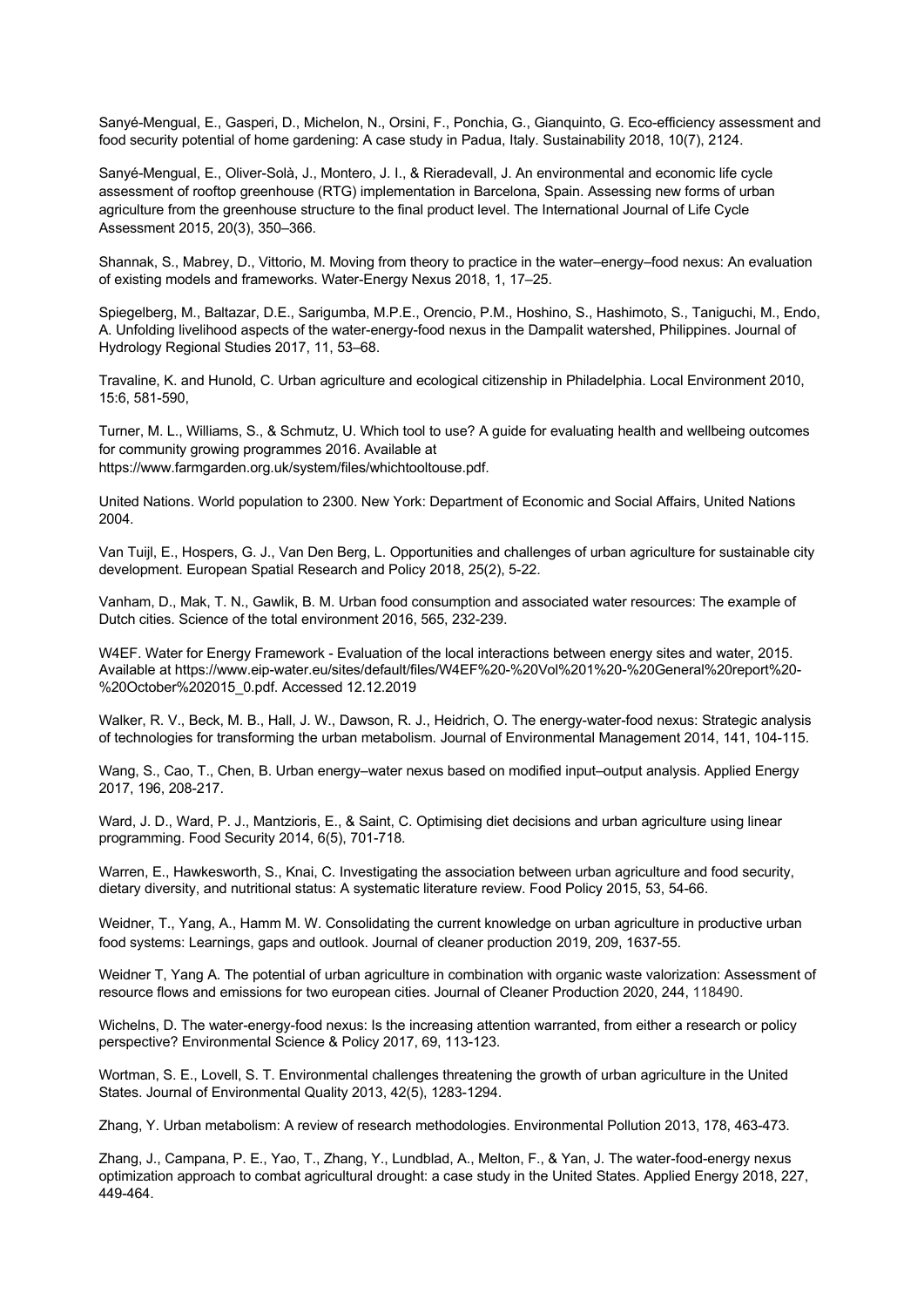Zhang, P., Zhang, L., Chang, Y., Xu, M., Hao, Y., Liang, S., Liu, G., Yang, Z., Wang, C. (2019) Food-energy-water (FEW) nexus for urban sustainability: A comprehensive review. Resources, Conservation and Recycling 2019, 142, 215-224.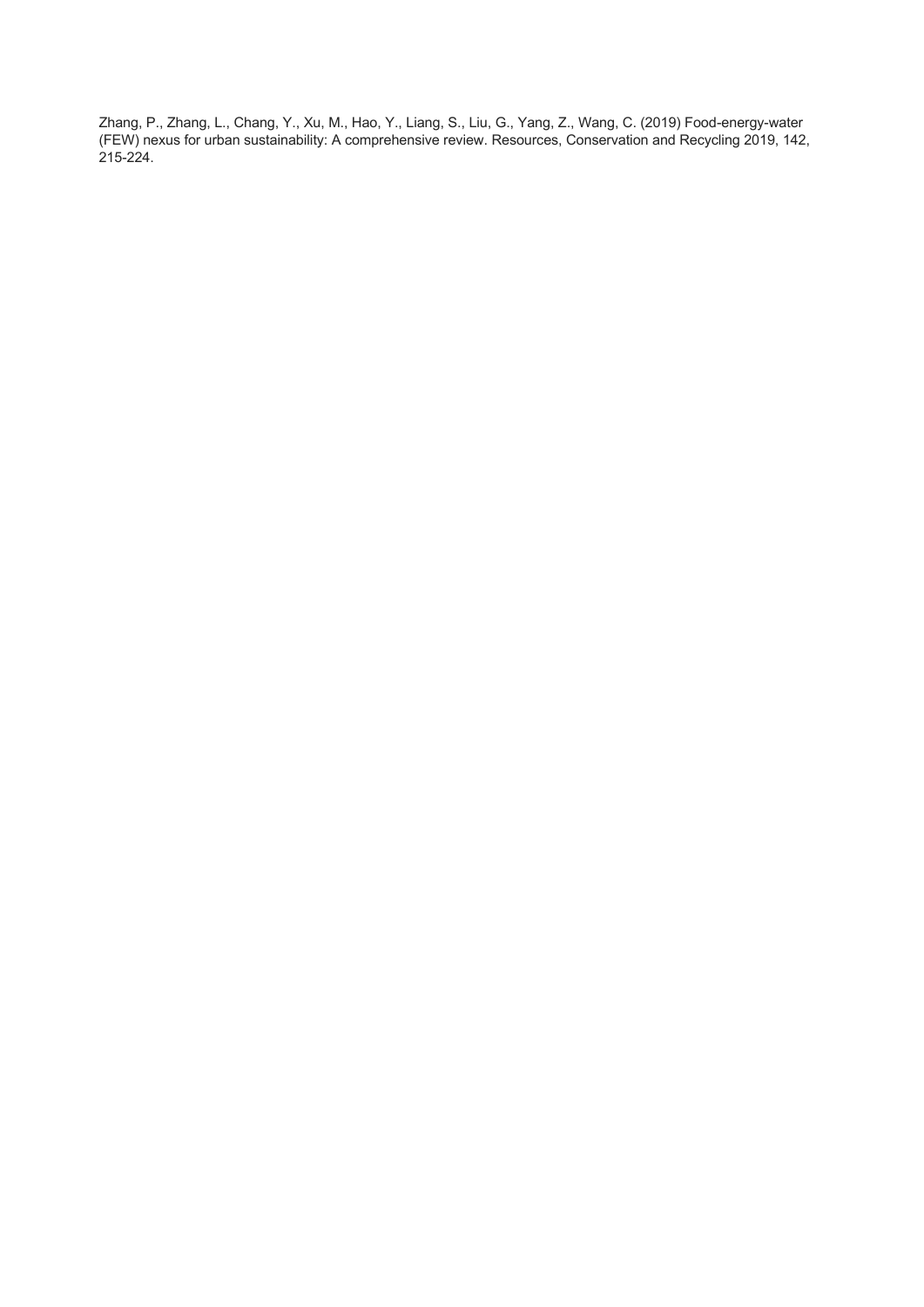| Authors                              | <b>Objective</b>                                                                                                                                                                         | Nexus                                                        | Methodology                                                                                                                                                                                   |
|--------------------------------------|------------------------------------------------------------------------------------------------------------------------------------------------------------------------------------------|--------------------------------------------------------------|-----------------------------------------------------------------------------------------------------------------------------------------------------------------------------------------------|
|                                      |                                                                                                                                                                                          |                                                              |                                                                                                                                                                                               |
| Al-Ansari et al.,<br>2015            | Assessment for food production, seen as<br>a series of subsystems                                                                                                                        | <u> W</u> ater – Energy -<br>Food                            | Life Cycle Assessment                                                                                                                                                                         |
| Al-Saidi and<br>Elagib, 2017         | Evaluation of the nexus frameworks in<br>terms of effective integration into policy                                                                                                      | Water-Energy<br>Food                                         | Qualitative analysis – policy and<br>governance for effective<br>implementation of the nexus                                                                                                  |
| Biggs et al.,<br>2016                | Connection between resources and the<br>livelihood of local communities                                                                                                                  | <u> W</u> ater – Energy -<br>Food<br>(Nexus<br>Livelihood)   | Quantitative analysis - matrix<br>including indicators related to food,<br>energy and water and the impact<br>of their exploitation on the<br>livelihood of local communities.                |
| Daher and<br>Mohtar, 2015            | Determining the impact on local resources<br>and land use under different scenarios of<br>food production                                                                                | Water – Energy -<br>Food<br>(Tool 2.0)                       | Quantitative analysis / comparative<br>analysis - indicatórs mirroring the<br>particular energy and water usage<br>and processing necessary for<br>cultivation under 5 different<br>scenarios |
| Gain et al., 2015                    | The organisation of a structured process<br>within which the nexus can be examined<br>in policy                                                                                          | <u> W</u> ater – Energy -<br>Food                            | Qualitative analysis – policy and<br>governance for effective<br>implementation of the nexus                                                                                                  |
| Garcia and You,<br>2018              | Framework to assess the production of<br>bioenergy                                                                                                                                       | Food-Water-<br>Energy-Waste                                  | Mathematical model for a<br>bioenergy production<br>from agricultural and organic<br>wastes                                                                                                   |
| Gondhalekar<br>and Ramsauer,<br>2017 | Assessment of urban agricultural<br>production                                                                                                                                           | <u>v</u> vater - Energy -<br>Food – Climate                  | Quantitative analysis - Simulation<br>of wastewater recycling and<br>energy available, resulting in food<br>produced in a district in a district in<br>Munich.                                |
| Halbe et al.,<br>2015                | Identity optimal nexus strategies using<br>systems thinking tools                                                                                                                        | <u> W</u> ater – Energy -<br>Food                            | Causal Loop Diagram - data are<br>elaborated and their<br>interconnectedness discussed in a<br>stakeholder engagement workshop                                                                |
| Hang et al., 2016                    | Assessment of local production systems<br>to plan new towns                                                                                                                              | <u> W</u> ater – Energy -<br>Food                            | Qualitative analysis –<br>Mathematical model allowing<br>quantification of resource use in all<br>possible interactions between<br>subsystems and types of resource                           |
| <b>IAEA, 2009</b>                    | Nexus determining land availability for<br>particular production and the impact on<br>resources, including land and emissions                                                            | Climate – Land –<br>Energy - Water<br>(CLEW)                 | <b>Material Flow Analysis</b>                                                                                                                                                                 |
| Karabulut et al.,<br>2018            | Food and energy security against the<br>availability of limited and vulnerable<br>resources such as water, land and<br>ecosystems                                                        | Ecosystem-<br>water-food-land-<br>energy                     | Quantitative and qualitative<br>analysis – matrix of indicators in<br>which LCA is integrated. Expert<br>judgement to evaluate results                                                        |
| Lin et al., 2018                     | The nexus seen through advantages that<br>anaerobic digestion can yield                                                                                                                  | Water - Energy<br>– Food - Wasté                             | Comparative analysis of AD and<br>composting technologies,<br>evaluated from a FEW nexus<br>perspective                                                                                       |
| Martinez-<br>Hernandez et al<br>2017 | Tool modelling the impact of food<br>production and resource exploitation on<br>the ecosystem                                                                                            | <u> W</u> ater – Energy -<br>- Food<br>Ecosystem<br>(NexSym) | Quantitative analysis – dynamic<br>modelling of flows                                                                                                                                         |
| Mayor et al.,<br>2015                | Develop guidelines for the implementation<br>of the nexus                                                                                                                                | Water - Energy -<br>Food                                     | Qualitative analysis – policy and<br>governance for effective<br>implementation of the nexus.                                                                                                 |
| Nie et al., 2019                     | Framework identifying trade-off in land<br>use for food production                                                                                                                       | Water – Energy -<br>Food - Land                              | Qualitative analysis – Framework<br>for FEW nexus modelling in<br>relationship to land allocation<br>scenarios.                                                                               |
| Vanham et al.,<br>2016               | Study on the impact of diets in Dutch city<br>on water usage levels                                                                                                                      | Water - Food                                                 | Qualitative analysis - Study on<br>typical diets in Dutch cities and<br>their impact on water availability                                                                                    |
| <b>W4EF, 2015</b>                    | Identify levels of resource usage between<br>two factors of the nexus                                                                                                                    | <u> Water -</u> Energy<br>(W4EF)                             | Qualitative analysis – Framework<br>enabling the quantification of the<br>impact of energy production sites<br>on local water environments.                                                   |
|                                      | Nexus assessment frameworks at an<br>urban scale                                                                                                                                         |                                                              |                                                                                                                                                                                               |
| Chen and Chen,<br>2016               | Beijing is used as a case study in which<br>energy consumed directly and for water<br>infrastructure, as well as water consumed<br>directly and for energy production are<br>identified. | Water - Energy                                               | Network model with quantitative<br>analysis                                                                                                                                                   |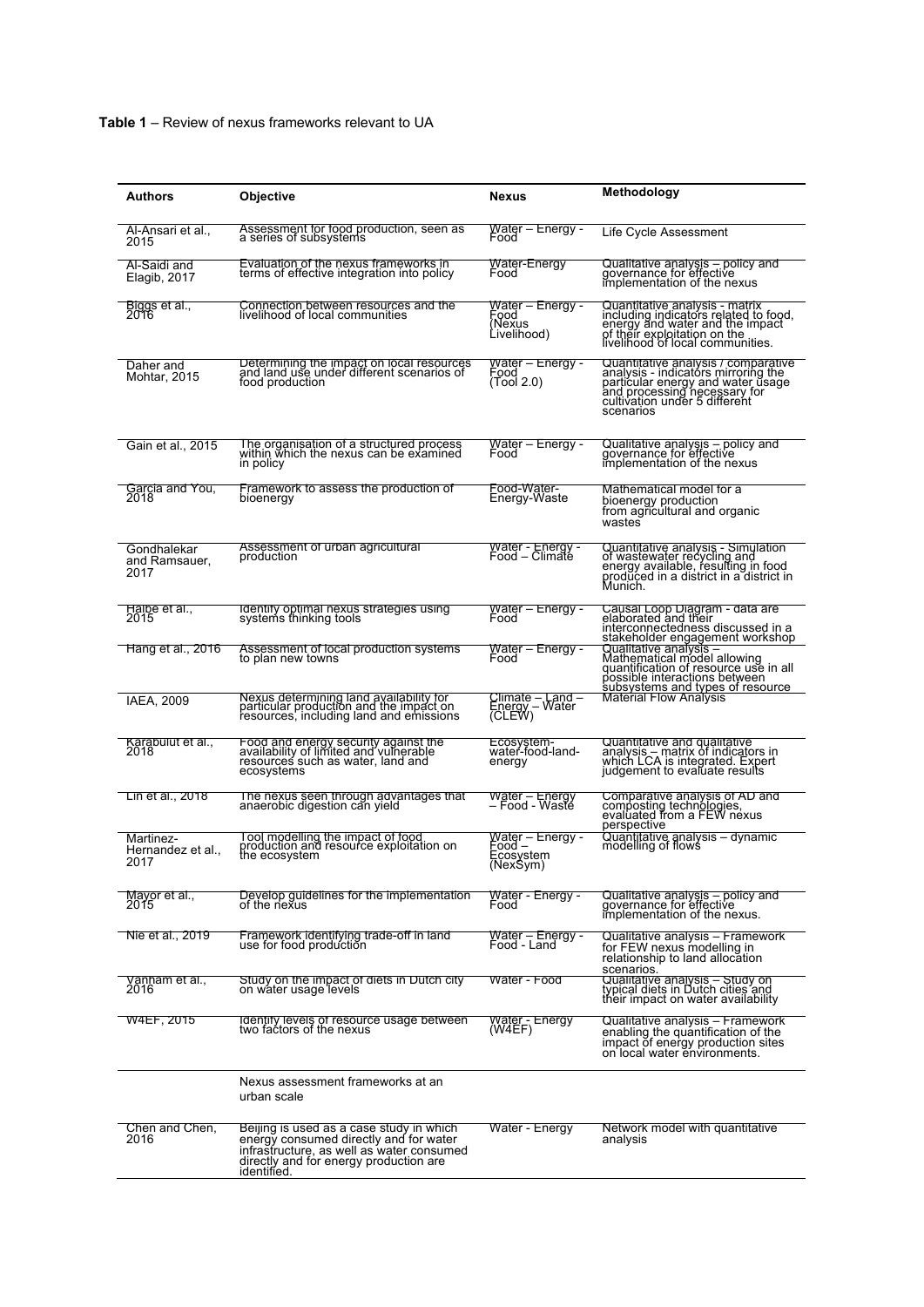| Fang and Chen,<br>2017        | Beijing as a case study in which the<br>nexus identified by analysing the impact<br>in different sectors of water-energy<br>consumption at a territorial scale.                                           | Water - Energy               | Linkage analysis – quantitative<br>analysis                                             |
|-------------------------------|-----------------------------------------------------------------------------------------------------------------------------------------------------------------------------------------------------------|------------------------------|-----------------------------------------------------------------------------------------|
| Miller-Robbie<br>et al., 2017 | UA case study in Hyderabad, looking at<br>the GHG emissions in relationship to<br>wastewater treatment for water used for<br>irrigation, compared to those generated<br>by the use of water from the grid | Water-Energy-<br>Food-Health | LCA                                                                                     |
| Ramaswami et<br>al., 2017     | New Dehli is used as a case study to<br>analyse external and internal aggregated<br>flows of water – energy - food                                                                                        | Water-Energy-<br>Food        | Quantitative analysis of<br>aggregated data at a city level                             |
| Walker et al.,<br>2014        | London as a case study to examine flows<br>of materials and their best employment in<br>order to reduce their carbon footprint.<br>Urine as a fertiliser is considered.                                   | Water-Energy-<br>Food        | Multi-Sectoral Systems Analysis<br>(material flow analysis and<br>sensitivity analysis) |

### **Table 2** – A selection of the existing tools to measure UA outputs

| Category               | Name/reference                                                                                         | <b>Data collection</b>      | <b>Category of indicators</b> | <b>Subcategories of</b><br>indicators/metrics                 |
|------------------------|--------------------------------------------------------------------------------------------------------|-----------------------------|-------------------------------|---------------------------------------------------------------|
|                        |                                                                                                        |                             | Food production               | Crop count                                                    |
|                        |                                                                                                        | Data recorded in a          |                               | Harvest count                                                 |
|                        |                                                                                                        |                             | Environmental data            | Landfill waste diversion                                      |
|                        |                                                                                                        |                             |                               | Compost production                                            |
|                        |                                                                                                        |                             |                               | Rainwater harvesting                                          |
|                        |                                                                                                        |                             | Social data                   | Number of volunteers                                          |
|                        |                                                                                                        |                             |                               | Number of participant hours<br>per task                       |
|                        | Farming Concrete<br>(https://farmingconcret<br>e.org/toolkit/)<br>see also (Gittleman et<br>al., 2012) |                             |                               | Number of person hours per<br>project (e.g. building a fence) |
|                        |                                                                                                        | diary<br>Citizen Science    |                               | Skills and knowledge sharing                                  |
| Existing               |                                                                                                        |                             |                               | Reach of programs                                             |
| tools                  |                                                                                                        |                             | <b>Health data</b>            | Changes in attitude to fruit<br>and vegetables                |
|                        |                                                                                                        |                             |                               | Good moods in the garden                                      |
|                        |                                                                                                        |                             |                               | Healthy eating                                                |
|                        |                                                                                                        |                             |                               | Mood of the community<br>about the garden                     |
|                        |                                                                                                        |                             | Economic data                 | Market sales                                                  |
|                        |                                                                                                        |                             |                               | Food donations                                                |
|                        | Harvest-ometer<br>(https://www.capitalgr<br>owth.org/the_harvesto<br>meter/)                           | Online tool                 | Food production               | Weight for each crop                                          |
|                        |                                                                                                        |                             |                               | Value for each crop                                           |
|                        | MyHarvest                                                                                              | Online tool                 | Food production               | Weight for each vegetable or<br>fruit                         |
|                        | (https://myharvest.org.                                                                                |                             |                               | Growing area for each<br>vegetable or fruit                   |
|                        |                                                                                                        |                             | Food production               | Weight for each crop                                          |
| Participative<br>study | Harvest Notebook<br>(Pourias et al., 2015)                                                             | Data recorded in a<br>diary |                               | Frequency of harvest                                          |
|                        |                                                                                                        |                             |                               | Type of preparation (food<br>processing)                      |
|                        |                                                                                                        |                             |                               | Destination of food                                           |
|                        |                                                                                                        |                             |                               | Annotation on practice                                        |

 $\chi$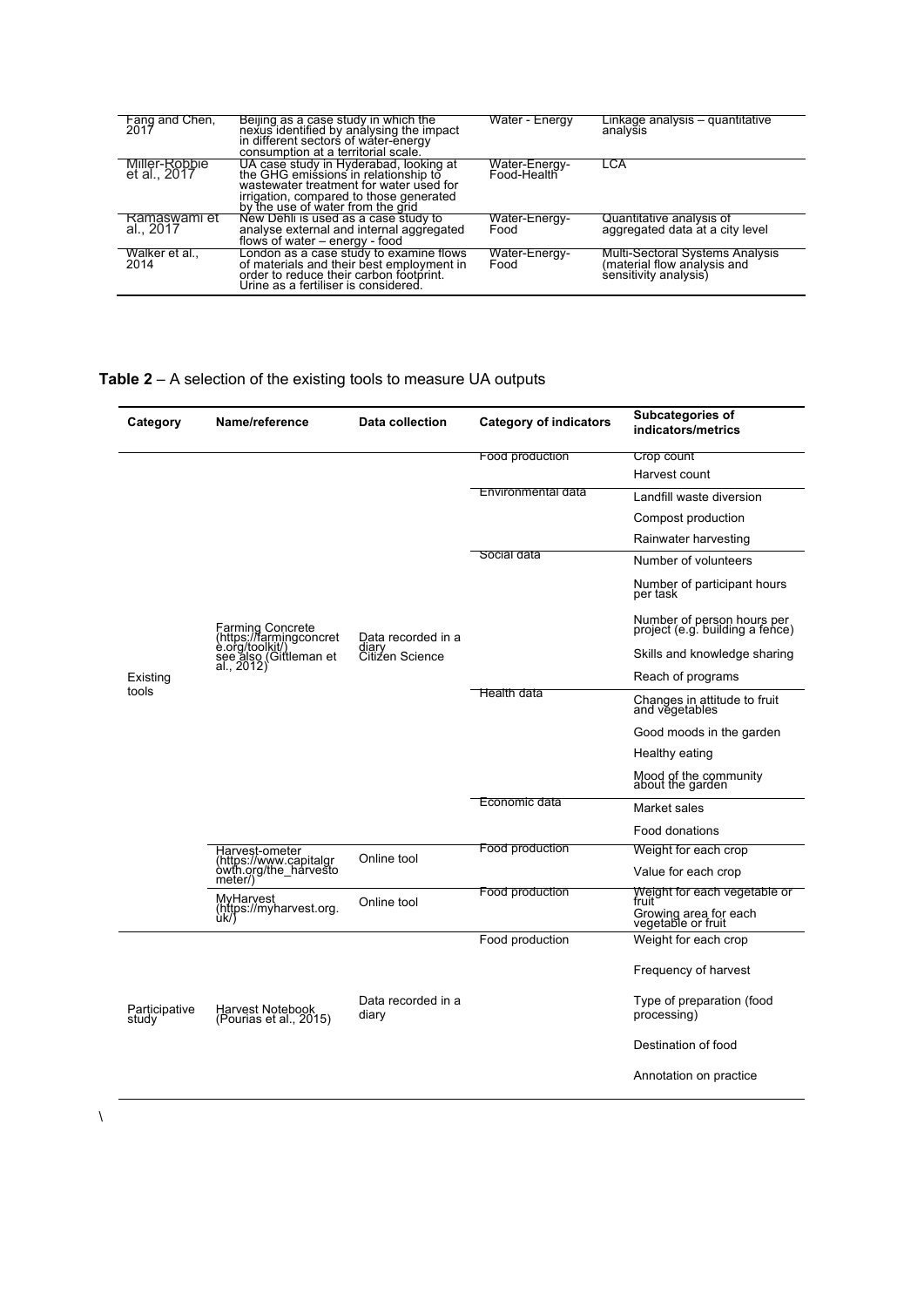|        | <b>CATEGORY</b> | <b>INDICATOR</b>                                                                                                                      | <b>UNIT</b>                                                                                                   | <b>COLLECTED BY</b> |
|--------|-----------------|---------------------------------------------------------------------------------------------------------------------------------------|---------------------------------------------------------------------------------------------------------------|---------------------|
|        |                 | Water (mains)                                                                                                                         | L                                                                                                             | Farmer              |
| Water  | Irrigation      | Water (groundwater)                                                                                                                   | L                                                                                                             | Farmer              |
|        |                 | Water (rainwater harvest)                                                                                                             | L                                                                                                             | Farmer              |
|        |                 | Electricity                                                                                                                           | kWh                                                                                                           | Farmer              |
|        |                 | Renewable energy production                                                                                                           | kWh                                                                                                           | Farmer              |
|        |                 | Fuel                                                                                                                                  | L and type                                                                                                    | Farmer              |
| Energy | energy          | Trips to garden                                                                                                                       | km/week and mode<br>of transport                                                                              | Research team       |
|        |                 | Trips to deliver food                                                                                                                 | km/week; mode of<br>transport and fuel                                                                        | Research team       |
|        |                 | Harvest per crop                                                                                                                      | kg                                                                                                            | Farmer              |
|        | crops           | Destination per crop                                                                                                                  | (e.g. farmer, friend,<br>sold, uneaten)                                                                       | Farmer              |
|        |                 | Cost per crop                                                                                                                         | Local currency                                                                                                | Farmer              |
|        |                 | Fertiliser                                                                                                                            | kg and type                                                                                                   | Farmer              |
|        |                 | Herbicide                                                                                                                             | kg and type                                                                                                   | Farmer              |
|        |                 | Pest control / Insecticide                                                                                                            | kg and type                                                                                                   | Farmer              |
| Food   | supplies        | Compost produced locally                                                                                                              | kg                                                                                                            | Farmer              |
|        |                 | Animal feed                                                                                                                           | kg and type                                                                                                   | Farmer              |
|        |                 | Surface area of the project                                                                                                           | m <sup>2</sup>                                                                                                | Research team       |
|        |                 | Surface area for cultivation                                                                                                          | m <sup>2</sup>                                                                                                | Research team       |
|        |                 | Inventory of tools/machinery                                                                                                          | Number                                                                                                        | Research team       |
|        | Machinery       | Inventory of timber, metal,<br>plastic, glass used for fencing,<br>raised beds, poly-tunnels,<br>irrigation, greenhouses and<br>sheds | Volume x each<br>material                                                                                     | Research team       |
|        |                 | Soil toxicity                                                                                                                         | Soil analysis                                                                                                 | Research team       |
|        | Soil Health     | Soil composition                                                                                                                      | Soil analysis                                                                                                 | Research team       |
|        |                 | <b>Educational activities</b>                                                                                                         | Type and N of                                                                                                 | Research team       |
| People | Social          |                                                                                                                                       | events and<br>participants divided<br>by age group<br>(under 12 / 12-18 /<br>19-64/above 64)                  |                     |
|        |                 | Community activities                                                                                                                  | Type and N of<br>events and<br>participants divided<br>by age group<br>(under 12 / 12-18 /<br>19-64/above 64) | Research team       |

| <b>Table 3</b> – List of indicators used for the FEW-meter assessment framework |  |  |
|---------------------------------------------------------------------------------|--|--|
|---------------------------------------------------------------------------------|--|--|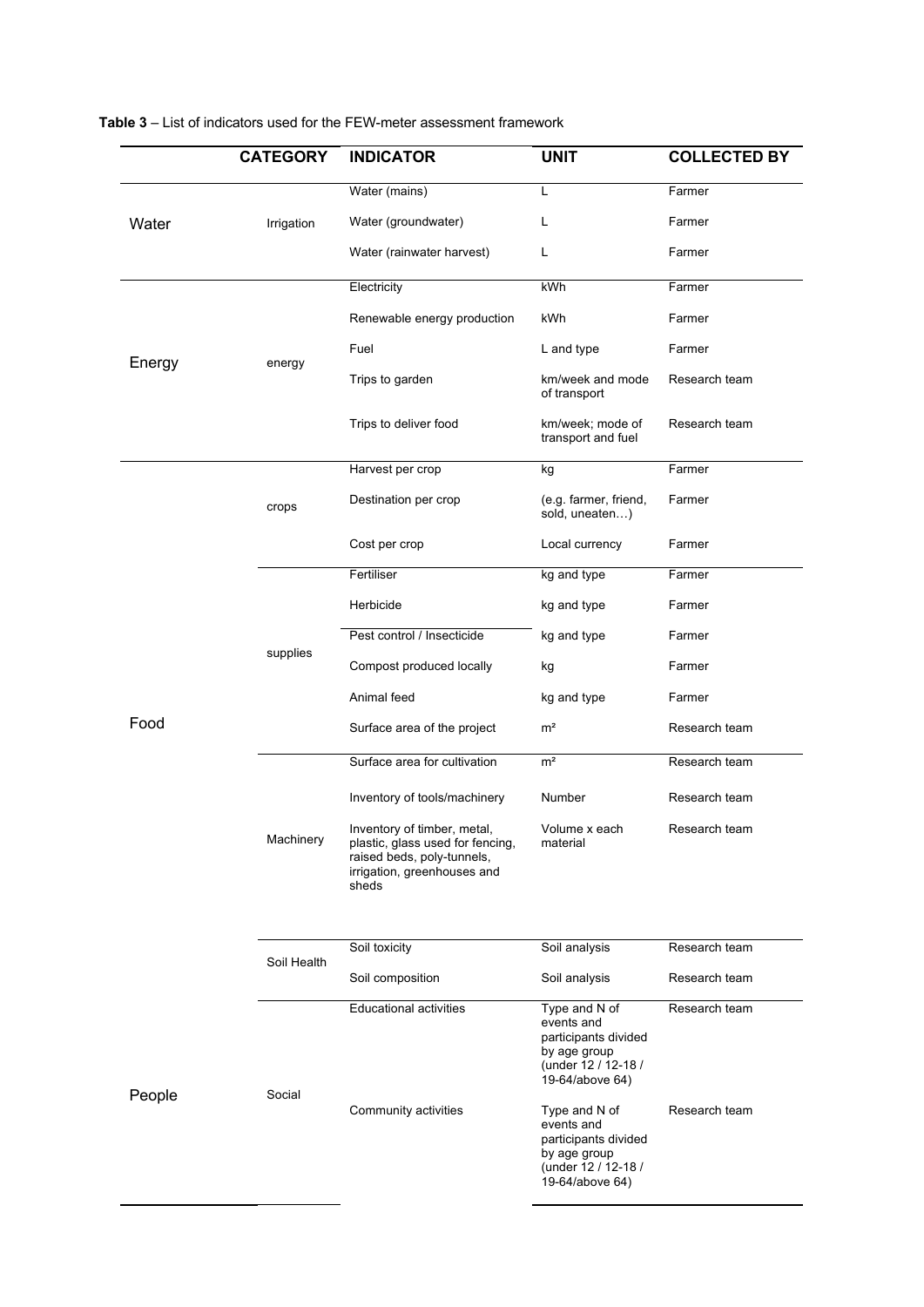|         | Socio-demographic profile of<br>farmers and volunteers           | Age, employment,<br>salary, education<br>etc.                                                    | Research team |
|---------|------------------------------------------------------------------|--------------------------------------------------------------------------------------------------|---------------|
|         | Physical and mental health                                       | Hours spent<br>gardening,<br>motivations for<br>gardening,                                       | Research team |
|         |                                                                  | Moods                                                                                            |               |
|         | <b>Diets</b>                                                     | Increase in fruit and<br>veg consumption;<br>increase in number<br>meals prepared at<br>home etc | Research team |
|         | Average salary (local<br>currency/year) of FTE paid<br>employees | Local currency                                                                                   | Research team |
| Economy | Staff                                                            | N and FTE of<br>farmers, people<br>and volunteers                                                | Research team |